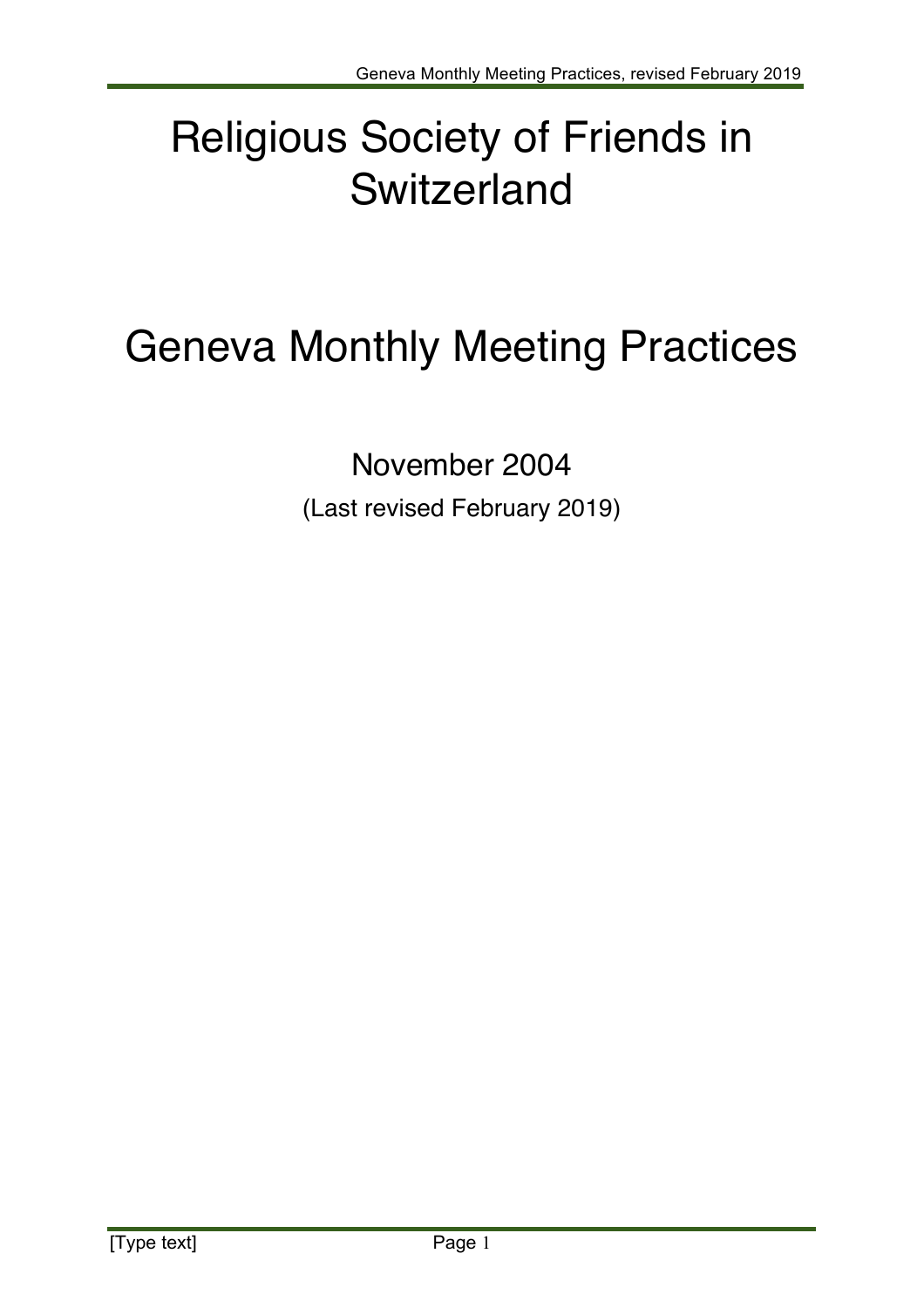### **Table of Contents**

| 1.                                                                                |  |  |
|-----------------------------------------------------------------------------------|--|--|
| 2.                                                                                |  |  |
| 3.                                                                                |  |  |
| 4.                                                                                |  |  |
| 5.                                                                                |  |  |
| 6.                                                                                |  |  |
| 7.                                                                                |  |  |
| 8.                                                                                |  |  |
| 9.                                                                                |  |  |
| 10.                                                                               |  |  |
| 11.                                                                               |  |  |
| 12.                                                                               |  |  |
| 13.                                                                               |  |  |
| 14.                                                                               |  |  |
| 15.                                                                               |  |  |
| 16.                                                                               |  |  |
| 17.                                                                               |  |  |
| 18.                                                                               |  |  |
|                                                                                   |  |  |
|                                                                                   |  |  |
| Annex 3. Guidelines for Budget Grants and Sunday Collections: GMM Social Concerns |  |  |
|                                                                                   |  |  |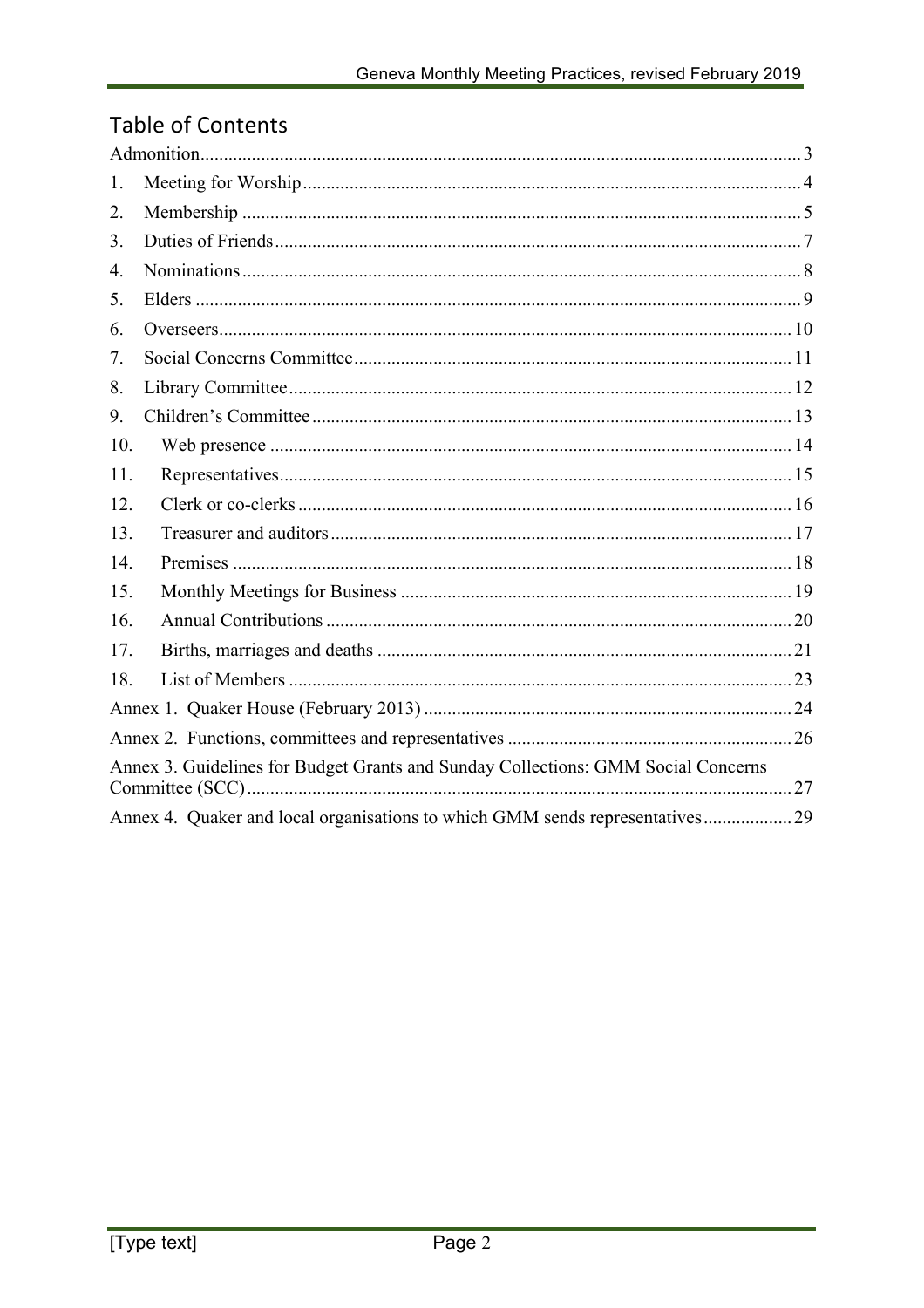## Admonition

Dearly beloved Friends,

These things we do not lay upon you as a rule or form to walk by, but that all, with the measure of light which is pure and holy, may be guided; and so in the light walking and abiding, these may be fulfilled in the Spirit, not from the letter, for the letter killeth, but the Spirit giveth life.

*Postscript to an epistle to 'the brethren in the north' issued by a meeting of elders at Balby, 1656*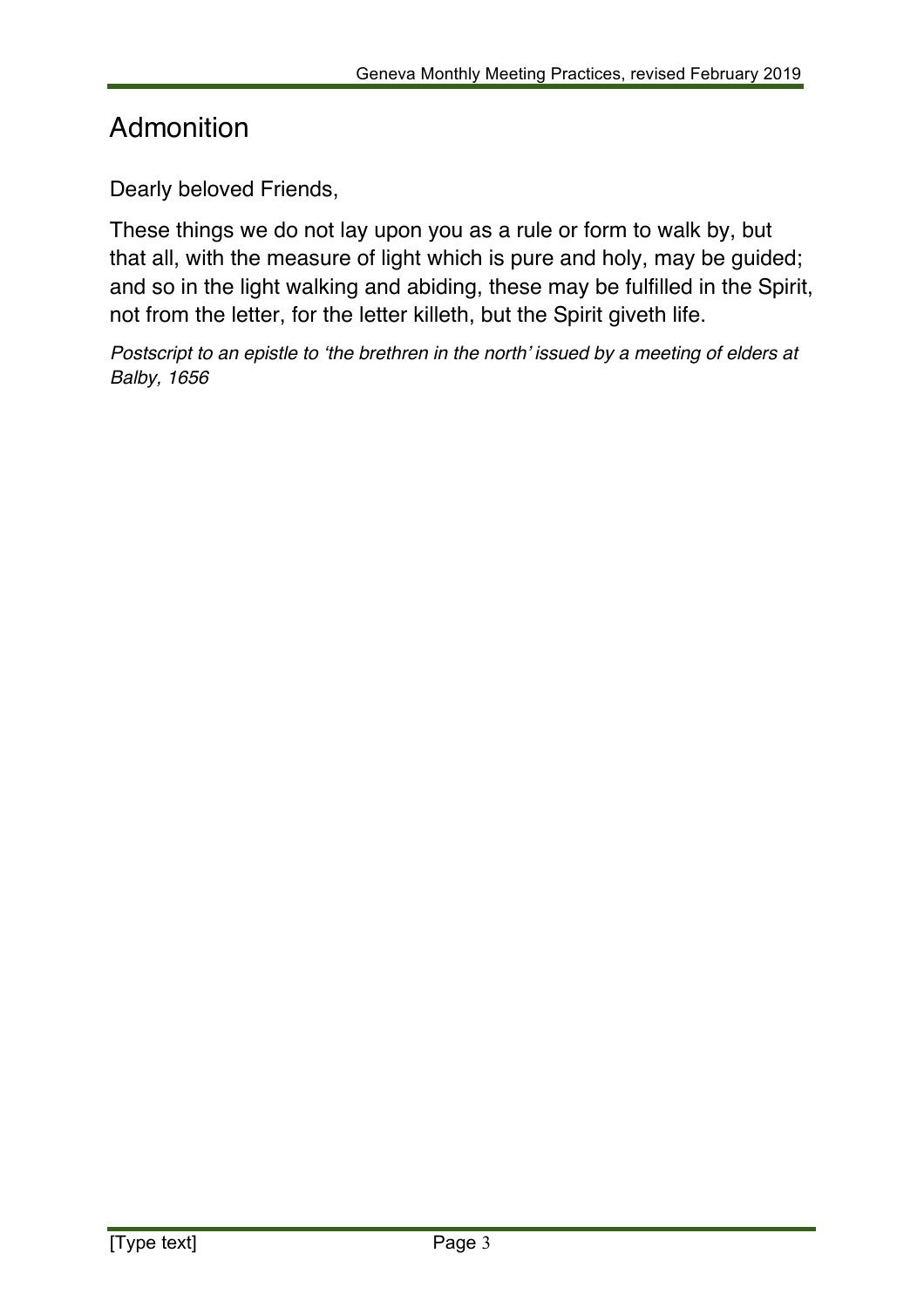### 1. Meeting for Worship

Meeting for Worship is an essential element of the religious life of the Society. In shared silence, participants try to listen to the Spirit.

Whenever possible, Friends like to sit in a circle for worship. All members are to the same degree responsible for the worship, whether in the silence or in the word which is born from the silence and returns to it.

At the end of worship those participating shake the hand of their neighbours as a sign of communion and friendship.

French and English are both used in Geneva Monthly Meeting; Friends usually express themselves in either in the expectation that they will be understood by all present. French is especially encouraged on the first Sunday of each month.

Meeting for Worship is open to the public and the hours of worship are made known to members and to the public.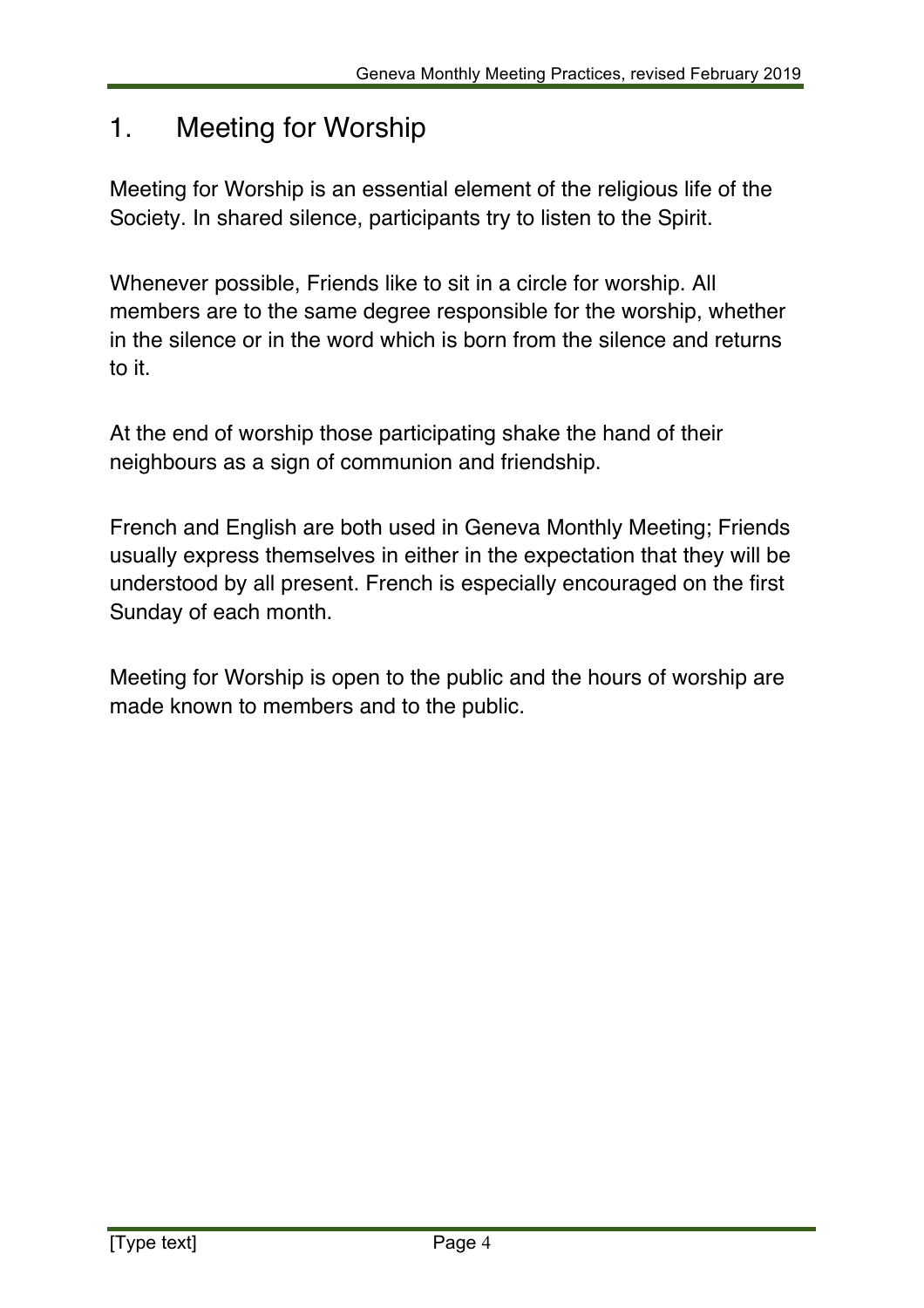### 2. Membership

### **Visitors and attenders**

Friends welcome, in a spirit of openness and friendship, non-Quaker visitors to Meeting for Worship, including Business Meetings (at the discretion of the clerk).

People who worship regularly with Friends, but who do not, or not yet, feel ready to request admission into the Society, are known as "attenders" or "friends". See the English/French glossary at http://www.simongrant.org/quaker/gloss/index.html

### **Admission of new members**

If after a certain period, an attender decides to apply for admission, they should write to the clerk of the Meeting. The clerk will bring the application for membership to Business Meeting, which will designate a committee of at least two members who will assure themselves that the applicant understands the key beliefs and practices of Quakers and the close links that exist between our faith and our manner of living and that they are entirely aware of the consequences of their decision. The designated members will report back to Business Meeting for a final decision.

### **Sojourners**

Members of other Meetings who are visiting Geneva for a short time are welcomed and encouraged to participate in the worship and activities of the Meeting. It is helpful if sojourners have a letter of introduction from the clerk of their home Meeting.

### **Transfer of membership**

If a Friend wishes to transfer membership to Geneva from another Meeting, they should request the clerk of the originating Meeting to initiate the process by writing to the clerk of GMM who brings the application to Business Meeting. If agreed, Meeting then communicates its acceptance to the originating Meeting.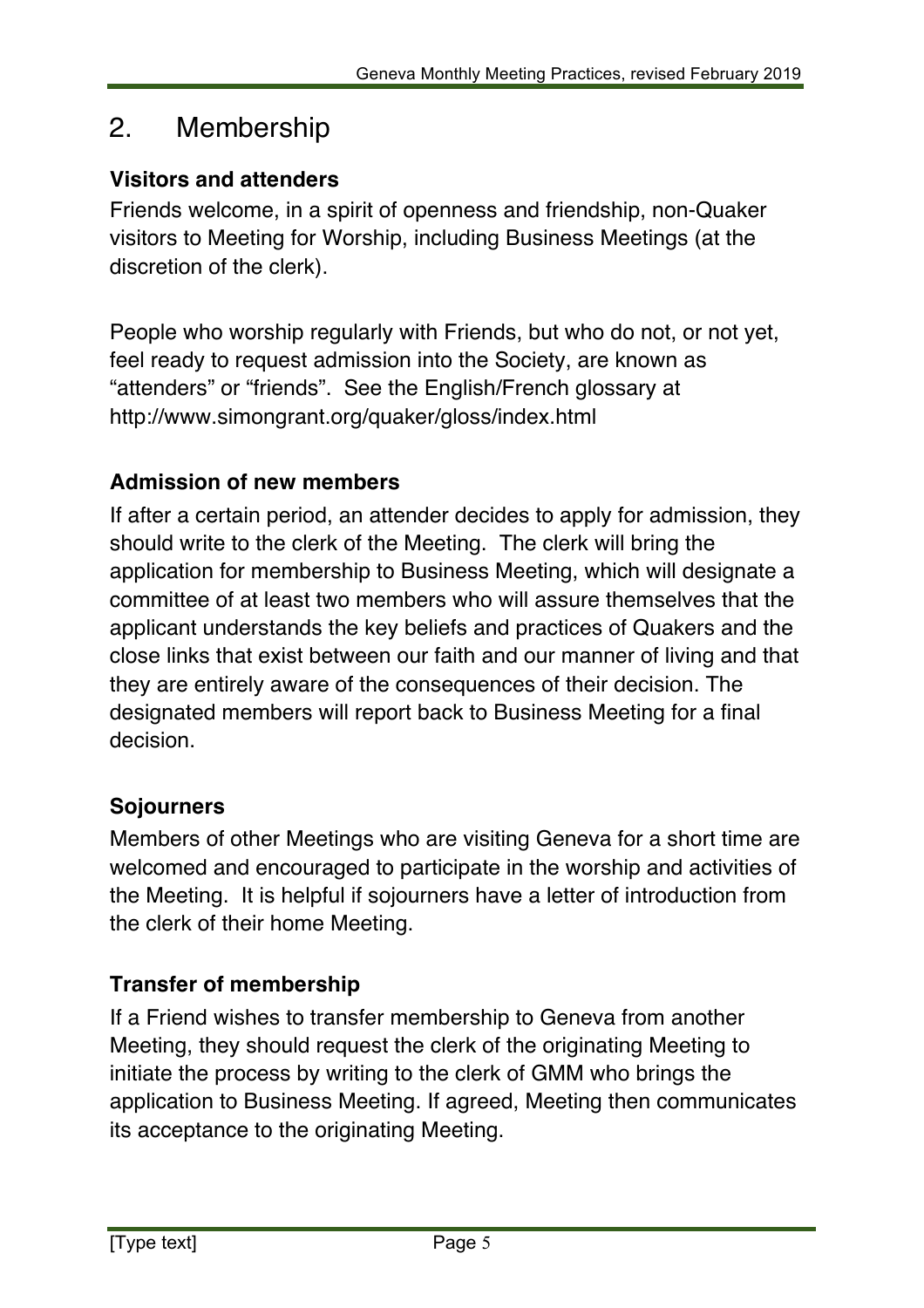An analogous process is followed when someone transfers membership from GMM to another Meeting.

Friends from other Meetings who participate regularly in the life of Geneva Monthly Meeting, without transferring their membership, are equally considered part of the life of the Meeting.

### **Ending membership**

If a member expresses a wish to leave the Society they will notify the clerk in writing. Business Meeting may arrange for two people to visit the said member to better understand their motivations.

If a member has not attended Meeting for Worship or participated in any activities of the Society, and if they have not written or made a financial contribution for a substantial period, a Friend will be asked to contact them and enquire whether they wish to remain a member.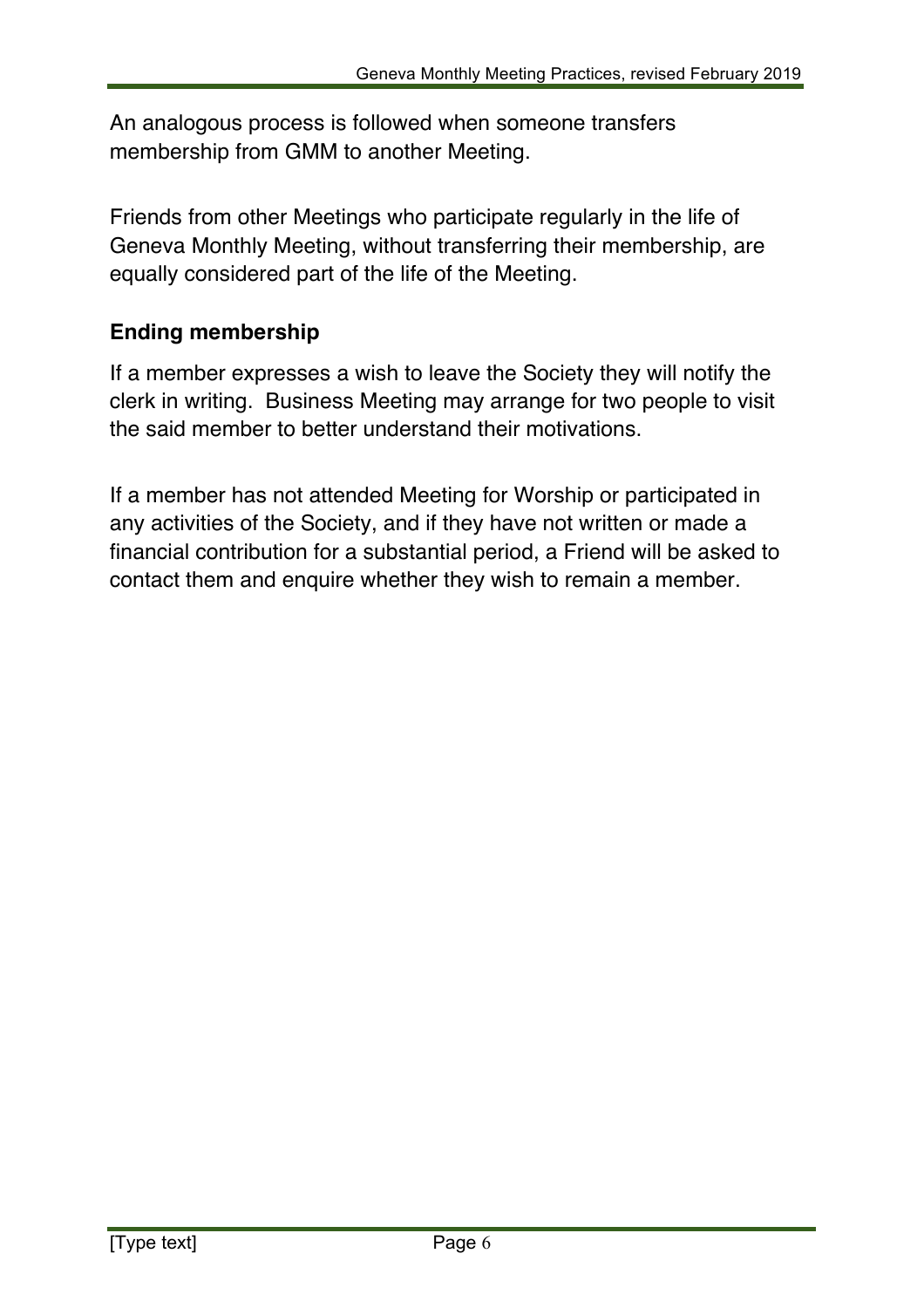# 3. Duties of Friends

Quakers are both a spiritual and a social community. To this end, both members and attenders are encouraged to attend Meeting for Worship as well as Business Meetings and social events organised by the Meeting.

F/friends are expected and encouraged to contribute to the life of the Meeting by being willing to accept duties or functions. They can help to reinforce relations by making special efforts to keep in touch with isolated members and those who are not easily mobile. (See the section on Overseers.)

Geneva Meeting also seeks to develop and strengthen its links to Quakers in Switzerland and elsewhere through attendance at Yearly Meetings and other occasions for joining together.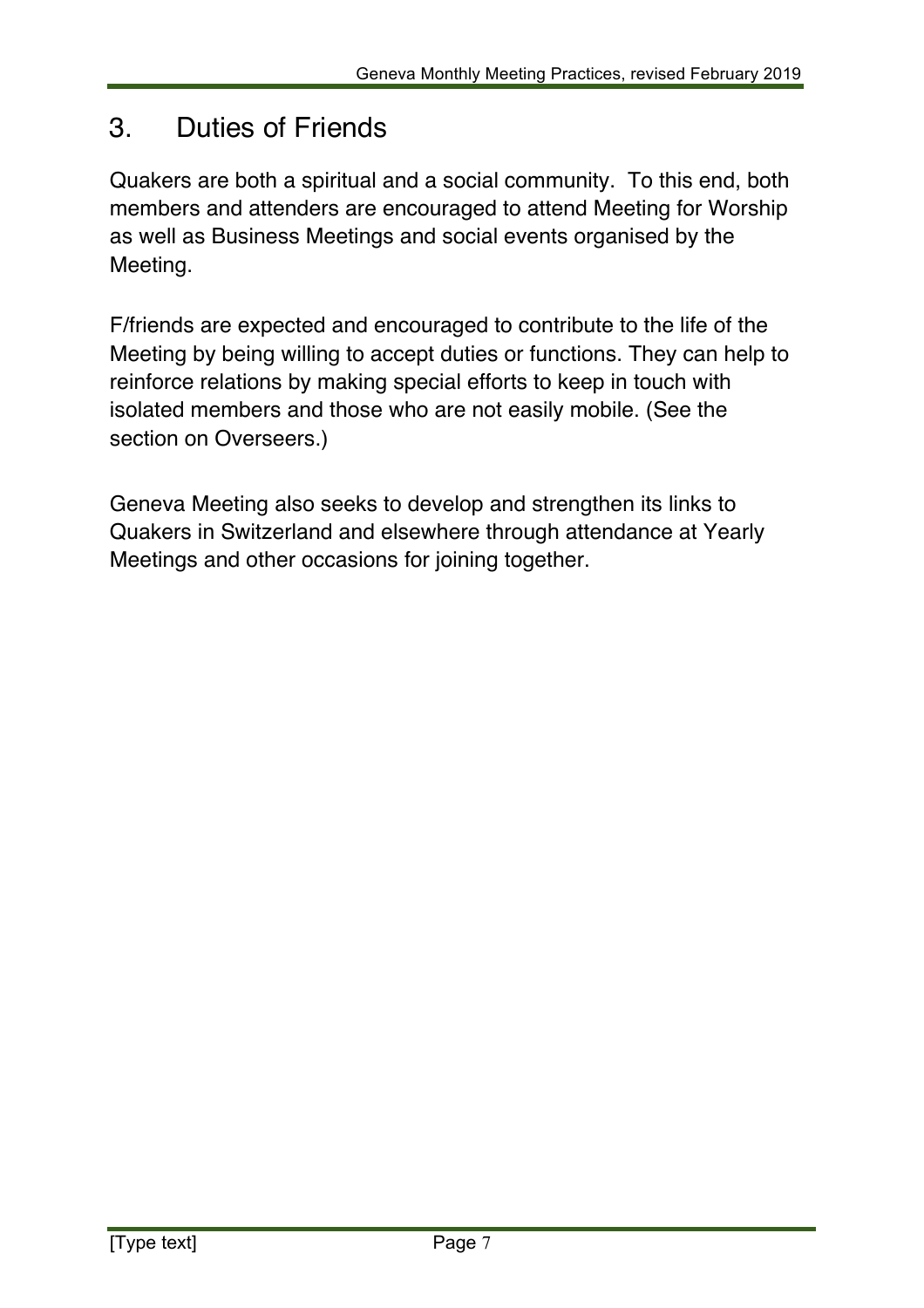### 4. Nominations

Nominations Committee is responsible for identifying people to serve in positions and on committees. It recommends names to Business Meeting. The Nominations Committee is open to suggestions of people to serve on committees or in posts.

It tries to match the needs of the position and the ability and desire of the candidate to fulfil them, and in the case of a committee, between experienced and new members. People nominated to a position need not be members of Geneva Monthly Meeting. Nominations Committee is encouraged to ensure there are members of the Society of Friends serving on each committee.

Appointments to the Nominations Committee itself are made by Business Meeting, which chooses two Friends to form a Naming Committee for this purpose.

Appointments are in principle for three years, and may be renewed for a further three-year period. Exceptions to this rule are made for officers whose duties require special skills (e.g. treasurer, auditors, librarian, archivist, editor) and for representatives to other bodies where they occupy a responsible post (e.g., Plateforme Interrreligieuse).

Nominations committee is responsible for maintaining an up-to-date list of the officers of the meeting.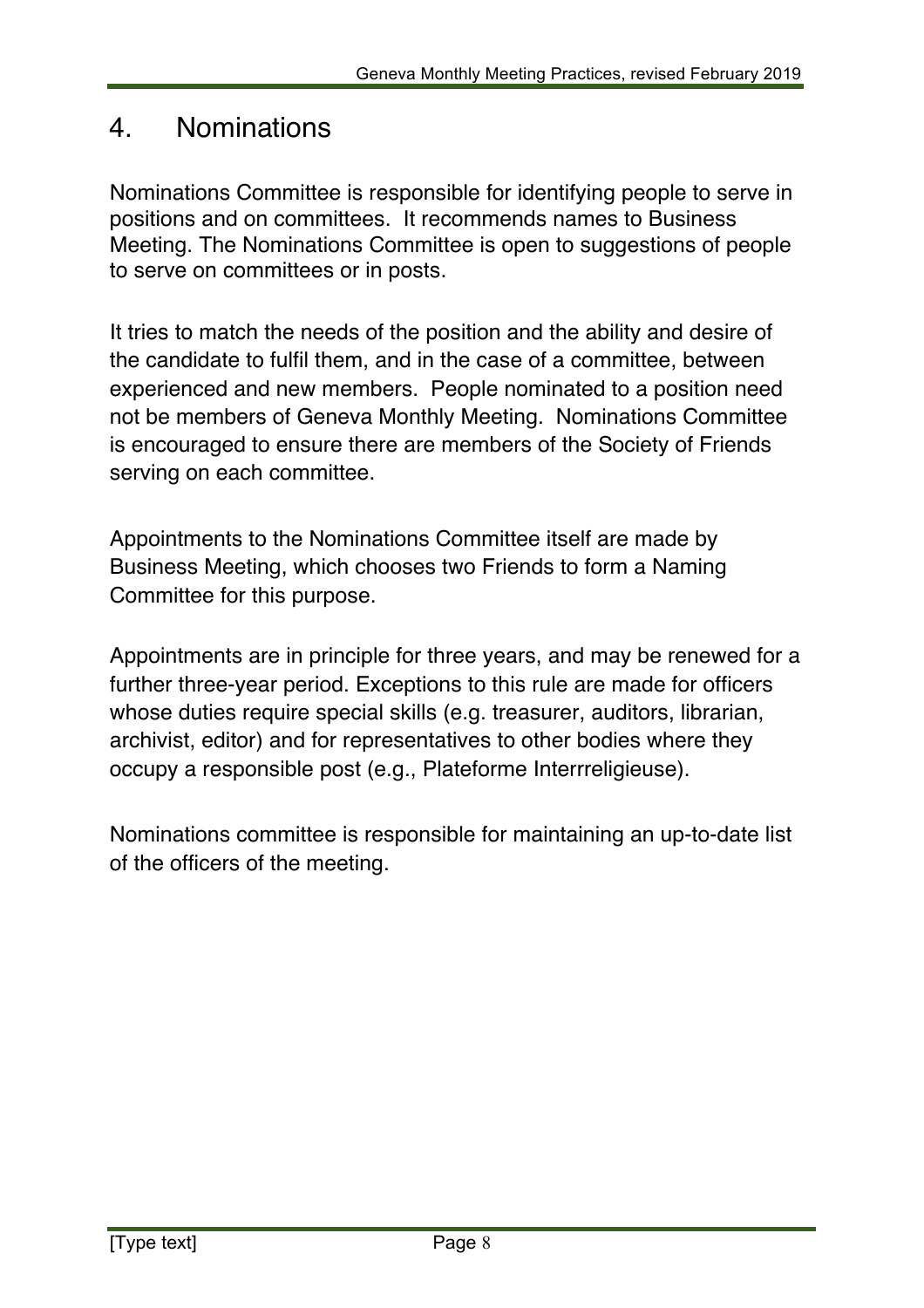### 5. Elders

The overall responsibility of Elders is to foster the spiritual life of the Meeting and its members.

To this end they:

- Give regular consideration to the life of the Meeting as it manifests itself in worship.
- Promote the right holding of Meetings for Worship of all kinds, including Business Meetings.
- Nurture the quality of ministry in Meeting for Worship of all kinds, encouraging all to contribute.
- Propose a query or advice each month to the Meeting whenever it is following this practice.
- The elder on duty at Meeting for Worship arranges the seating, puts out refreshments, greets people as they arrive and ensures the quiet gathering of the meeting. At the close of the meeting the elder welcomes visitors, organises announcements and takes the collection.
- Elders promote outreach and spread information about Friends and their spiritual concerns.
- Lead studies and discussion of any aspects of Quakerism which might illustrate or deepen the spiritual life and faith of the Meeting.
- They take responsibility for meetings held on special occasions such as marriages and memorial meetings, including associated spiritual support.
- They ensure the appropriate behaviour of children while they are taking part in Meeting for Worship.
- They review and propose updates to the Geneva Monthly Meeting Practices as and when necessary.

Elders choose their own clerk.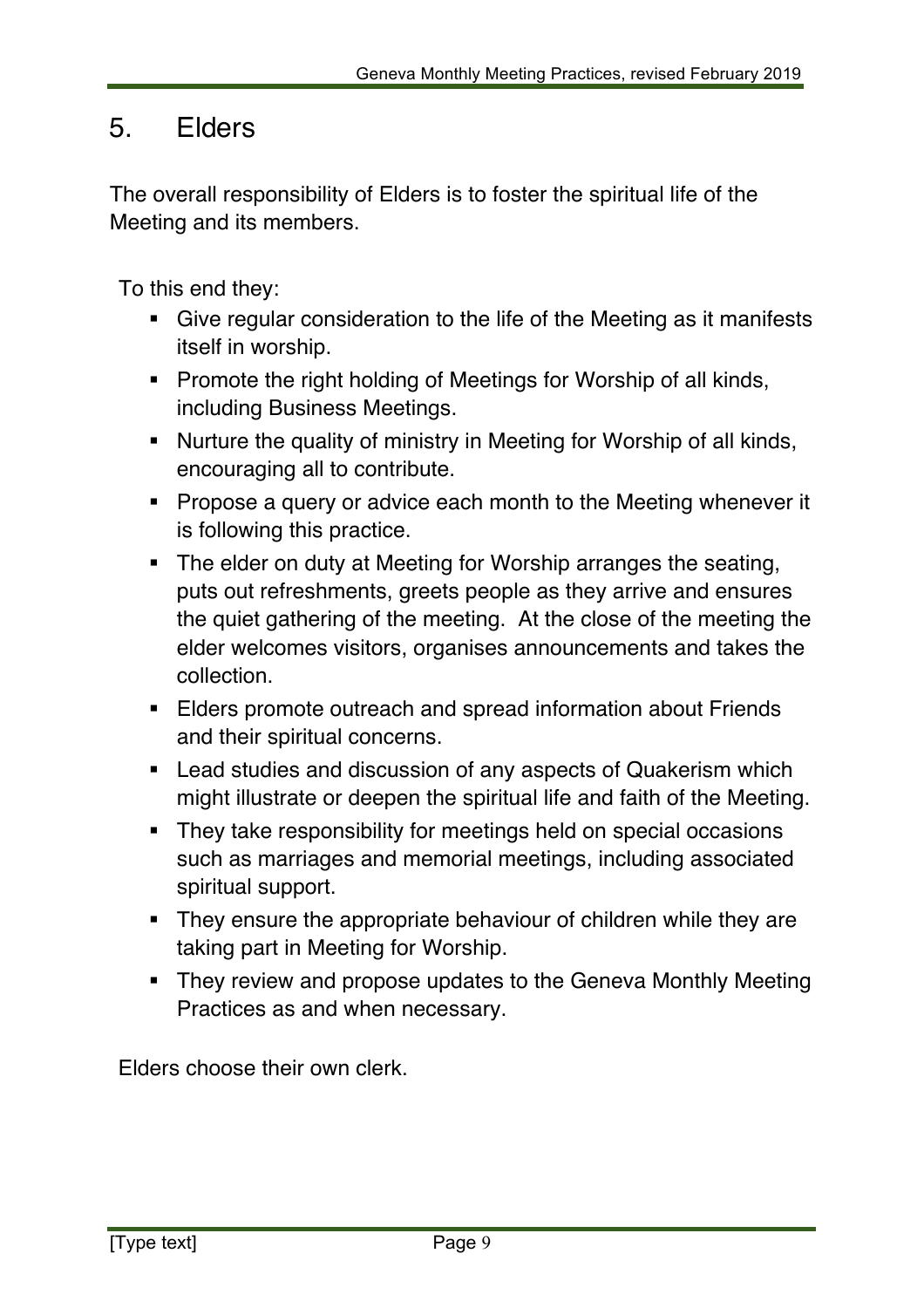### 6. Overseers

The chief concern of Overseers is the pastoral care of the meeting and the building of a community in which all people associated with Geneva Meeting find acceptance, loving care and opportunities for service.

To this end they:

- § Organise occasions which enable members and attenders to get to know each other better (open houses, shared meals, etc.). This includes replenishing stocks of after-Meeting refreshments.
- § Provide assistance to members needing help to attend and participate in Meeting and other events.
- Maintain contact with Friends and attenders of the Meeting and undertake visits as needed, having in mind both their material and spiritual needs, and taking steps to support those who are ill or in difficulty.
- Assist attenders, visitors and new members to become acquainted with the organisation and activities of the Meeting and to find their best place.
- § Ensure that the address list of Friends and attenders is kept up todate

The Overseers choose their own clerk.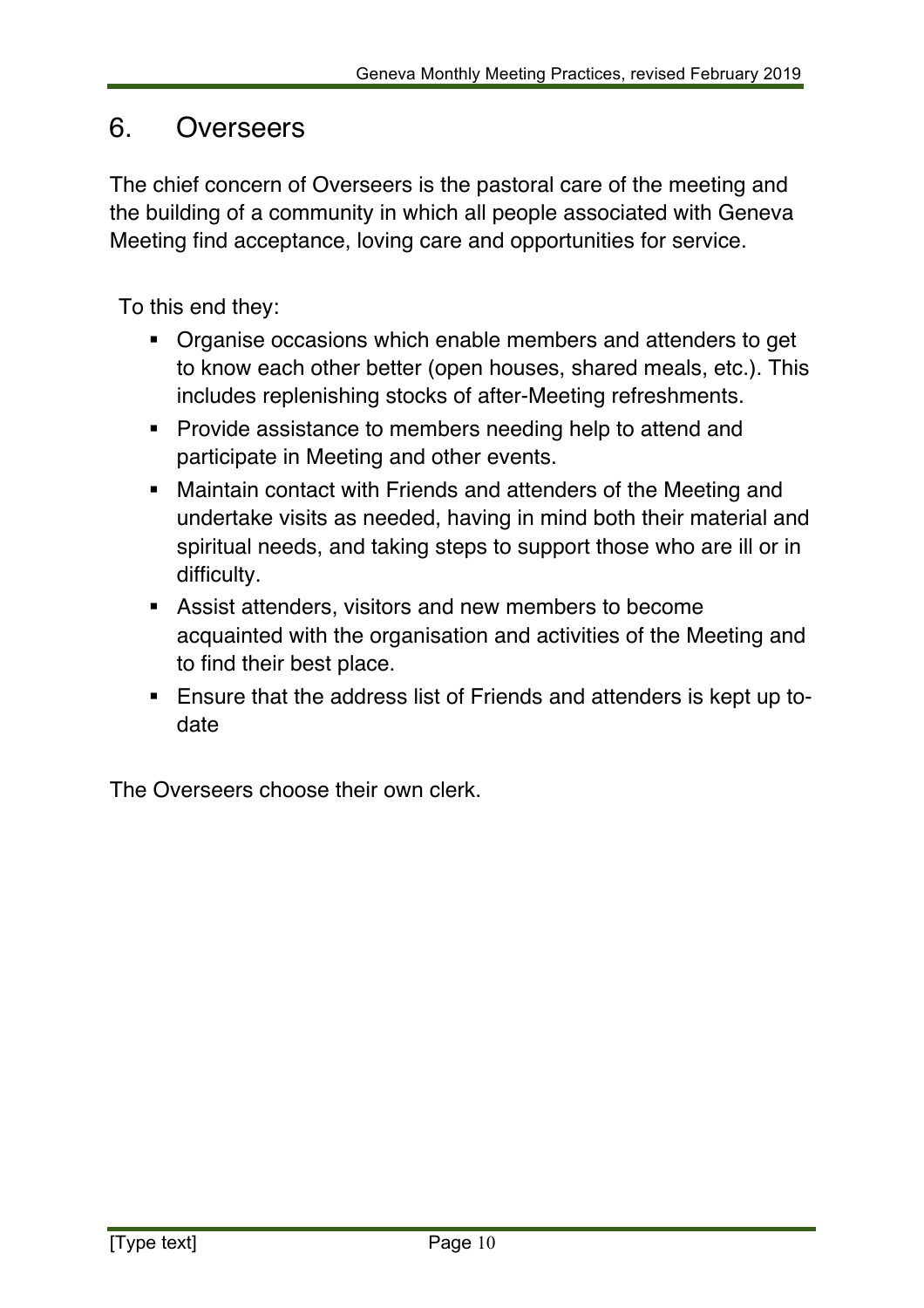# 7. Social Concerns Committee

Quakers have a concern for the welfare of the larger society, particularly its more vulnerable members. The Social Concerns Committee is the body in Geneva Monthly Meeting which attends to social, political and humanitarian issues both in Geneva and elsewhere. In particular it:

- Keeps the Meeting informed on social issues, especially those of local importance, and is responsible, with the approval of GMM, for organising discussions, study or speakers accordingly.
- § Proposes social projects, organisations and concerns for financial support by the Meeting, both from the budget allocated to this end by Business Meeting and from the Sunday collections, following the guidelines set out in Annex 3.
- Solicits reports from projects and activities which are or were supported and makes them available to Meeting.
- § Works with the representatives to outside funding agencies with which Meeting collaborates, such as the Fédération Genevoise de Coopération.
- Proposes to Business Meeting causes for Sunday collections.
- Ensures that information describing the current Sunday collection is posted on the notice board.

The Social Concerns Committee chooses its own clerk.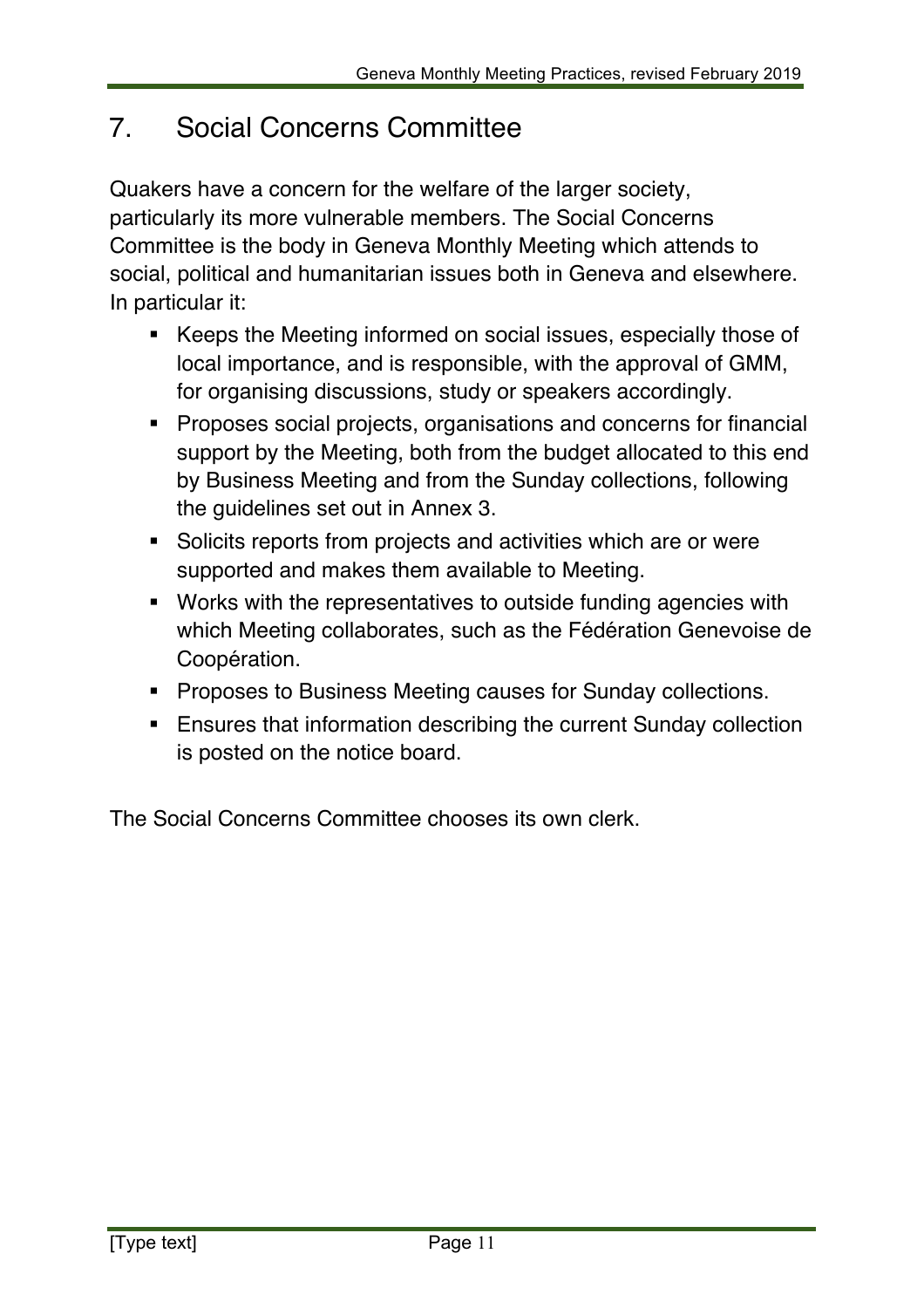## 8. Library Committee

The library and the Geneva Monthly Meeting archives are a valuable source of information on Quakerism and related topics. The Library Committee :

- s'informe des nouveautés et sélectionne des ouvrages à acquérir
- assure le catalogage et la mise à disposition du catalogue
- s'occupe du prêt et répond aux demandes de renseignements
- gère le catalogue informatique

- entretient la bibliothèque dans la salle de culte, la collection historique dans la salle Pickard (fumoir) et les collections en réserve

- **inreach** : mise en évidence des nouveautés et autres ouvrages, sélections pour *News & Views* et *Entre Amis*, sélection pour l'assemblée annuelle

- **outreach** : page web, relations avec les autres bibliothèques quakers et les autres bibliothèques en Suisse

The Library Committee is also responsible for keeping the bookstall properly stocked

- choix de quelques titres à mettre en vente
- achats et ventes
- sélection pour l'assemblée annuelle
- tracts et dépliants de présentation à donner

The Library Committee chooses its own clerk.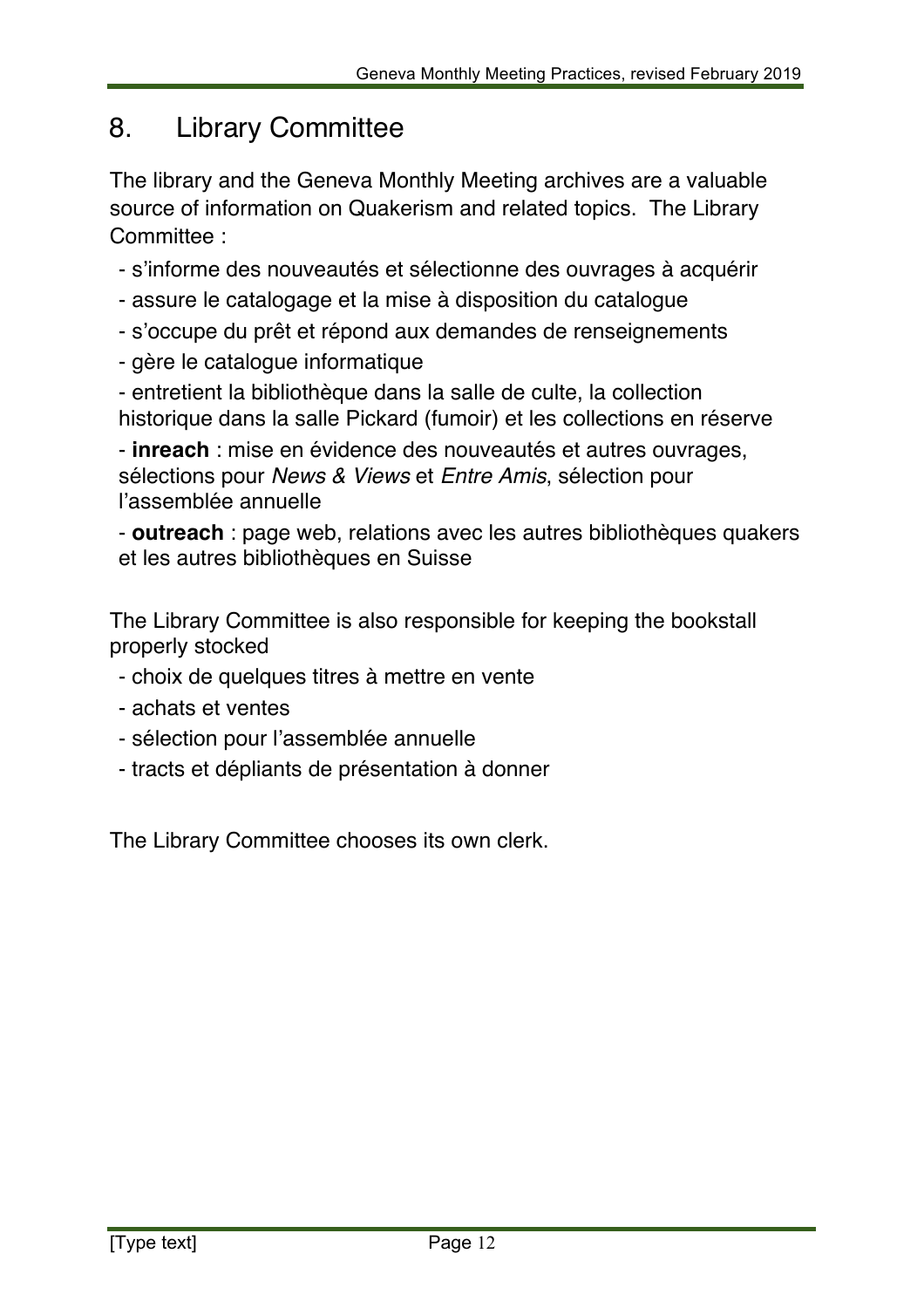# 9. Children's Committee

Children are welcome at Meeting for Worship. The Children's Committee and Elders are responsible for making arrangements. The Children's Committee works to facilitate participation and spiritual integration of children in GMM.

It also ensures that a Children's Programme is offered on at least one Sunday per month; on that occasion, the children join Meeting for Worship for up to fifteen minutes, either at the beginning or the end of Meeting for Worship, whichever Monthly Meeting prefers.

The Children's Committee is made up of Members and/or attenders of GMM, not necessarily parents.

The Children's Committee chooses its own clerk.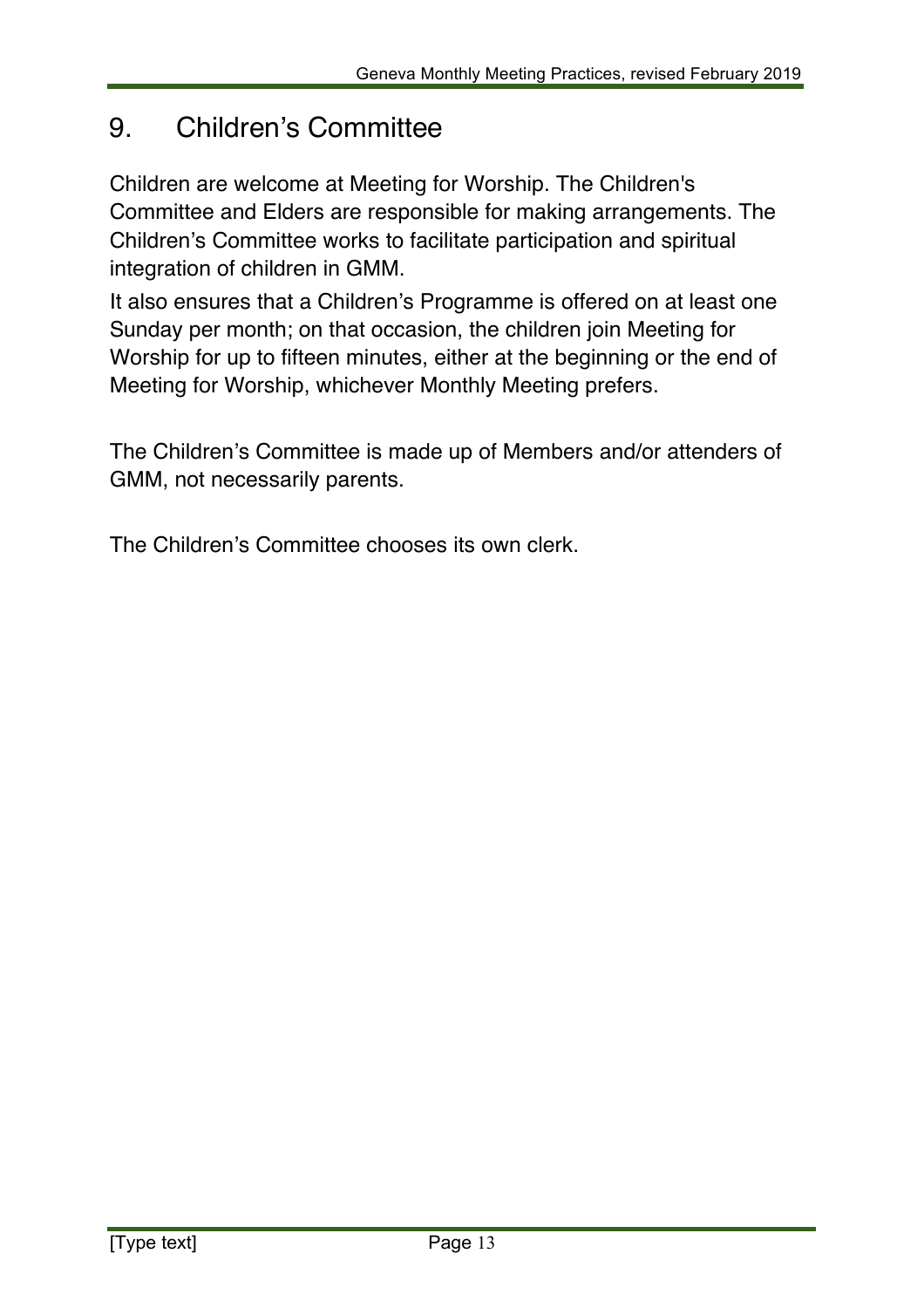### 10. Web presence

The web coordinator is responsible for GMM's web presence.

GMM has a presence on the web for:

- Outreach
- Informing GMM F/friends about ourselves
- Providing information to enquirers and visitors

The primary GMM presence online is part of the SYM site. Our homepage is www.swiss-quakers.ch/ge/

The website provides general information about Quakers and GMM, as well as history and information about the library.

There is a password-protected section of the site where minutes, newsletters, a diary and other information are stored and may be accessed by Members.

Management of these pages involves keeping them up to date, in collaboration with the Library Committee and the Archivist.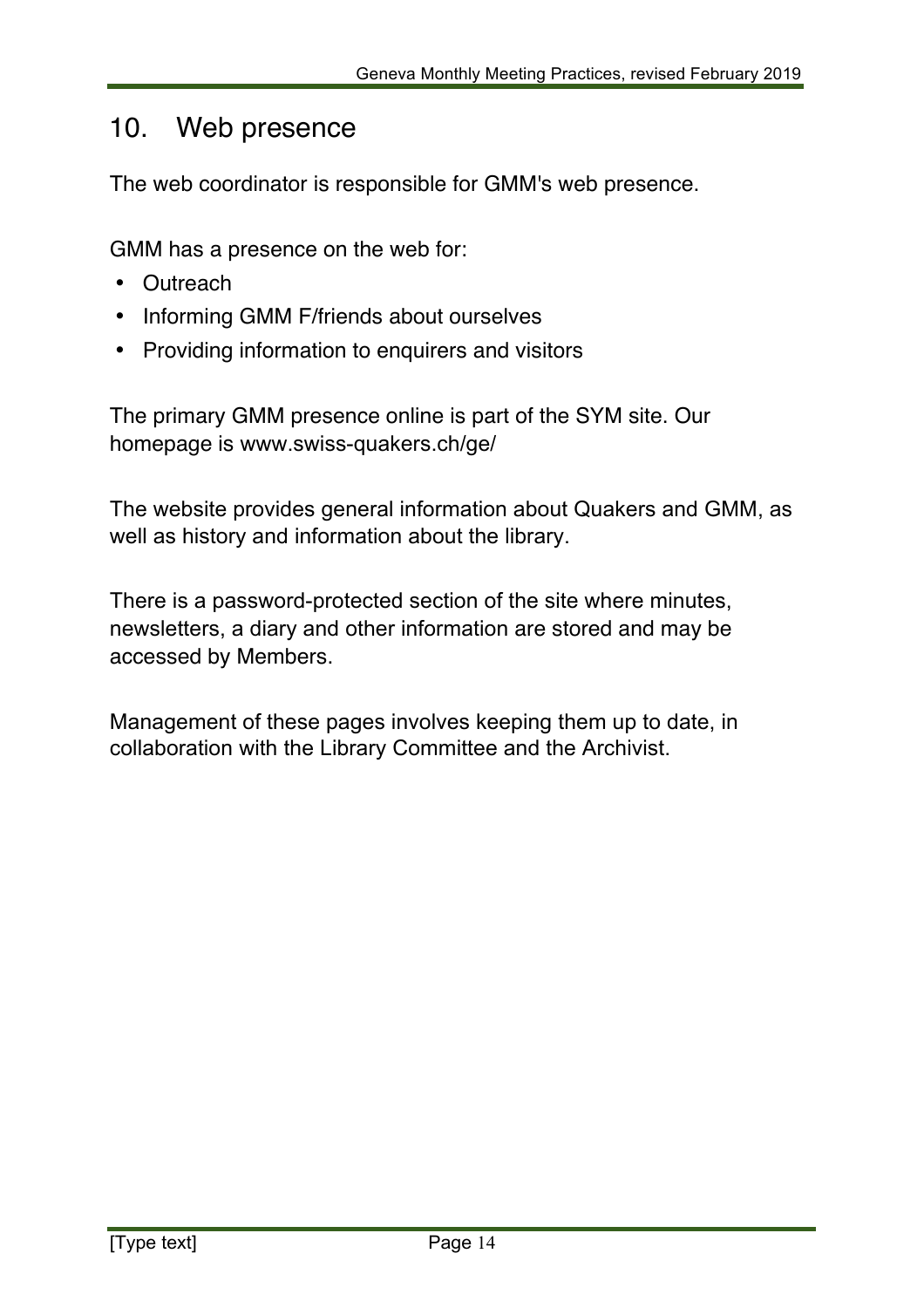### 11. Representatives

Monthly Meeting designates representatives to organisations of which GMM is a member.

Representatives should attend meetings of the organisation concerned and report back to Monthly Meeting at least once a year.

Representatives to meetings of Switzerland Yearly Meeting are designated on an ad hoc basis. They may be charged with raising specific concerns and reporting back to Monthly Meeting.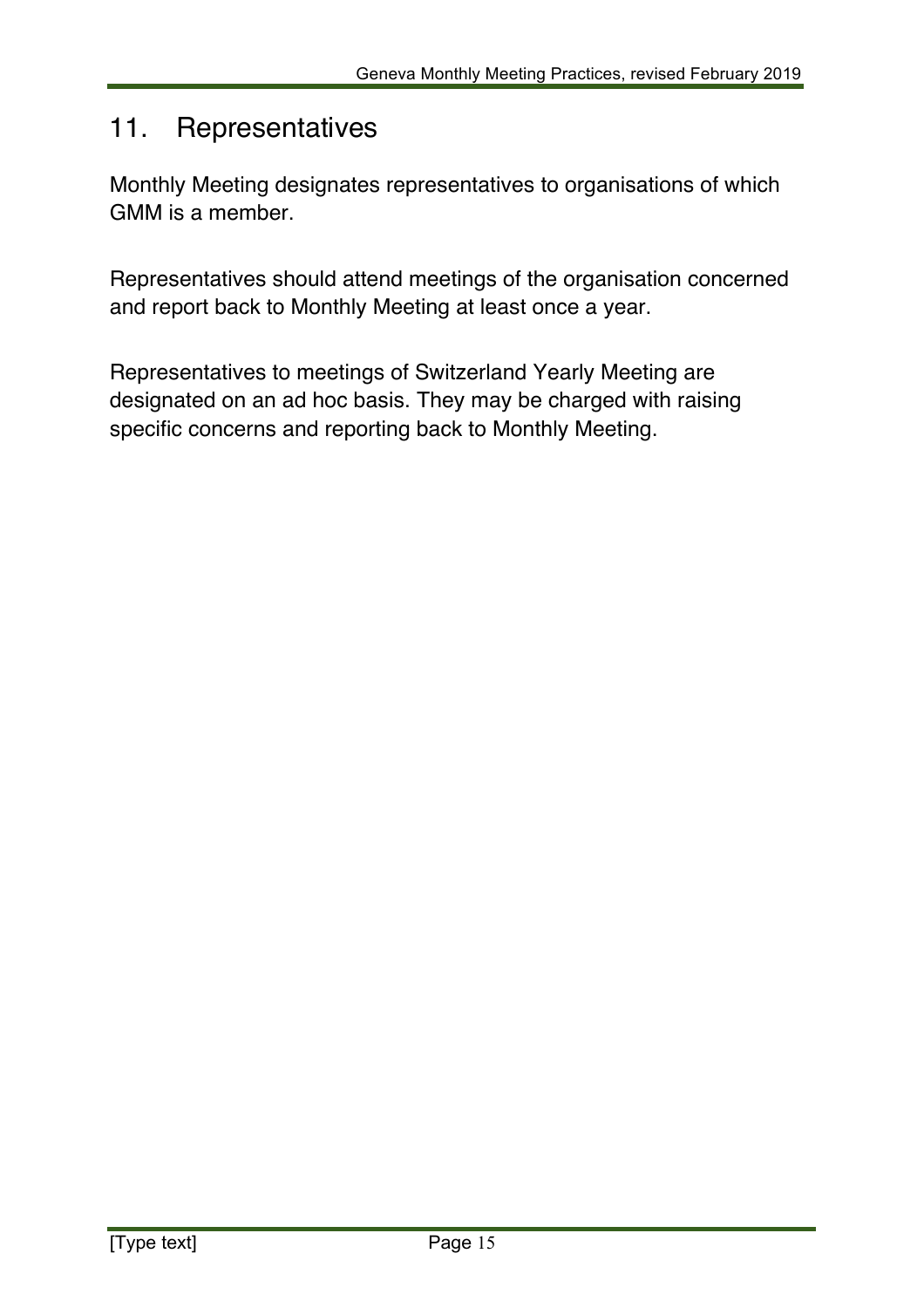### 12. Clerk or co-clerks

The clerk or co-clerks, who should be member(s) of the Society of Friends, are the focal point of communication between the Meeting and the outside world and handle, at the direction of the Meeting, all incoming correspondence. They are the contact point with the clerk(s) of SYM and other Quaker bodies.

They hold Business Meetings and, together with Elders, ensure their right ordering. They prepare the agenda in consultation with the clerks of other committees, present reports, and, when they discern the sense of the meeting as having reached a decision, propose a minute for approval or modification by those present. They distribute copies of the minutes to all F/friends who wish to receive them and are responsible, together with the Archivist, for maintaining the records of the Meeting. They prepare minutes for Friends travelling and sign minutes for visiting Friends.

If found appropriate, different parts of these responsibilities may be delegated*.*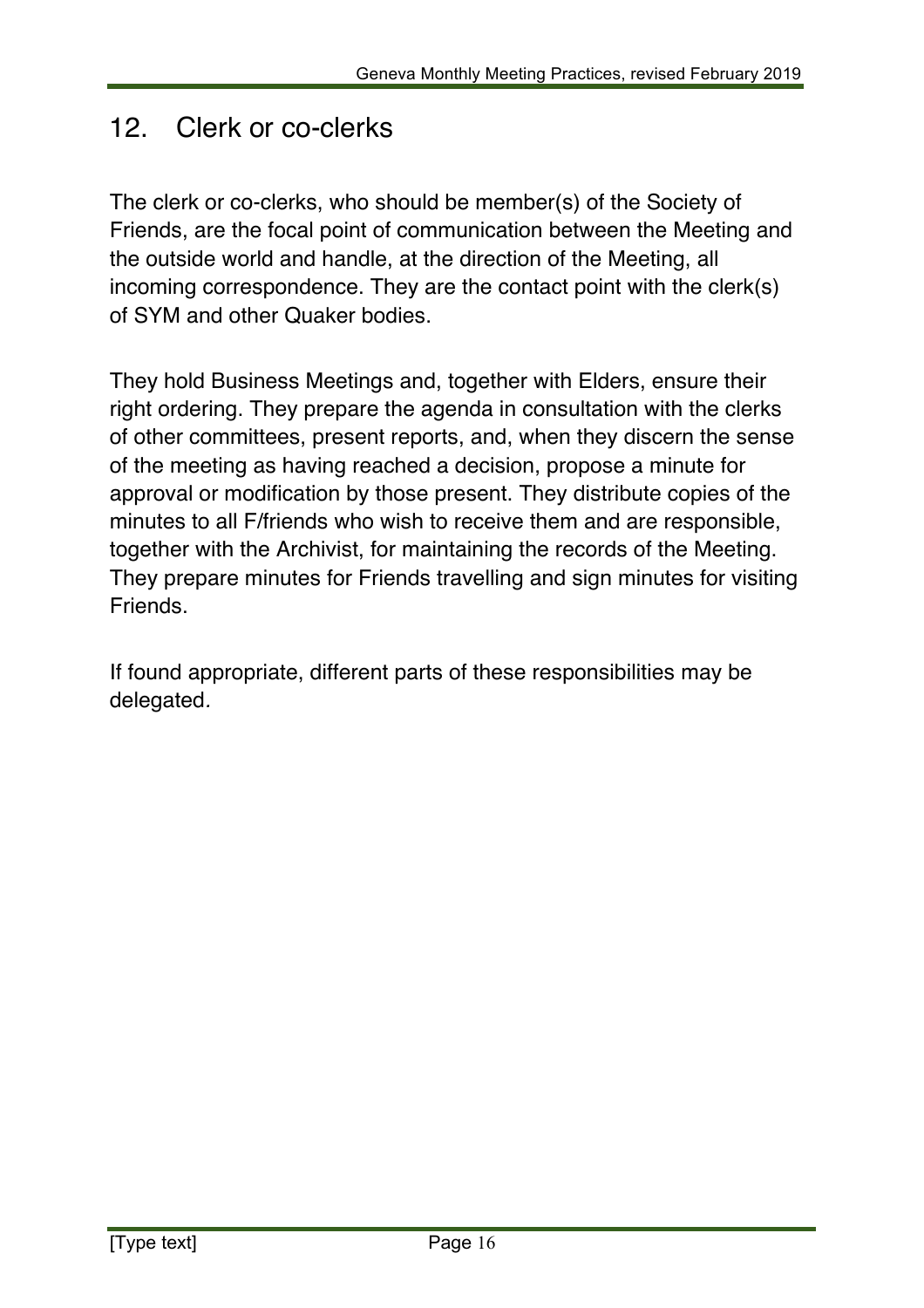### 13. Treasurer and auditors

The treasurer keeps the Meeting informed of the financial situation

The treasurer tracks and records all financial transactions during the year and presents to Monthly Meeting full accounts at the end of each year, as well as a proposed budget (with input from Business Meeting) for the following year, for its approval. This includes making funds available to committees in accordance with the budget approved by Business Meeting. The treasurer also periodically reminds the Meeting of the finances it requires to meet its budget by sending out a reminder.

The treasurer deals with the tax authorities, banks, etc., on behalf of the Meeting.

Two auditors are nominated by Monthly Meeting. They are responsible for checking the annual accounts before they are presented to Business Meeting and certifying that there are no anomalies.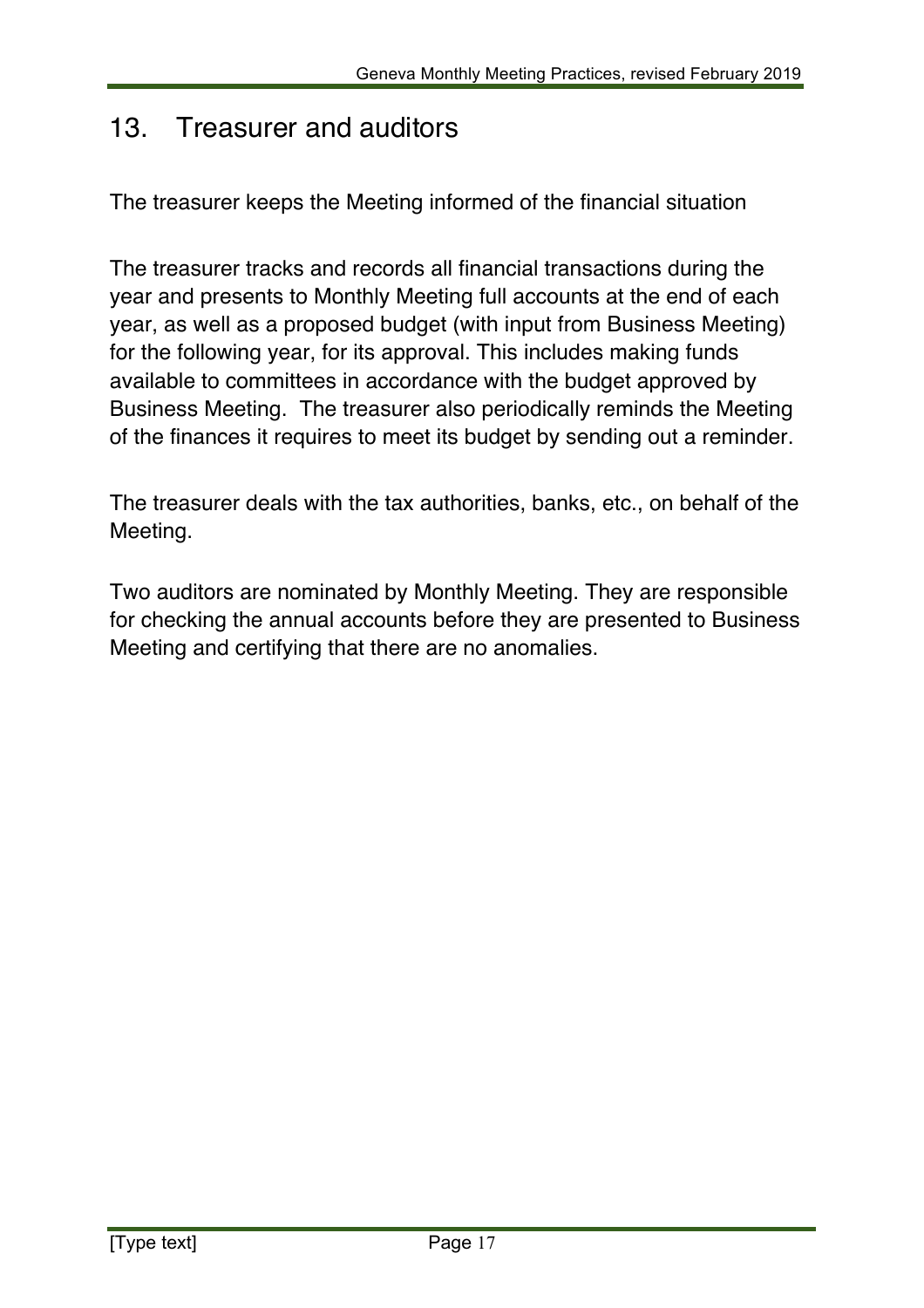## 14. Premises

The Meeting is based in Quaker House which, together with its contents (except the library), belongs to the Quaker United Nations Office Geneva Association (QUNOGA), the Swiss not-for-profit charitable foundation that oversees the Quaker UN Office (QUNO) in Geneva.

QUNO uses Quaker House as its office and meeting facilities. The use by GMM of the Meeting Room and other parts of the basement floor, and occasional use of the ground floor, are guided by the agreement between QUNOGA and GMM, which is in Annex 1. At present the basement and garden are reserved for GMM use on Sundays and GMM also has priority use of the Meeting Room on Tuesdays.

The Children's Room is at the disposal of GMM and also, once a month, the Unitarian Universalists. The room is principally for the use of children and their work and decorations will be left in place. The room may occasionally be used at other times by QUNO for small reflection group meetings or during the Summer School for small discussion groups.

As a contribution, GMM pays QUNOGA a proportion of the costs of running and maintaining the House based on the proportion of the area and time that it uses.

QUNOGA rents the Meeting Room to organisations with similar aims to GMM, for which it charges a modest rental. QUNO uses the Meeting Room for its own activities when it is not being used by GMM.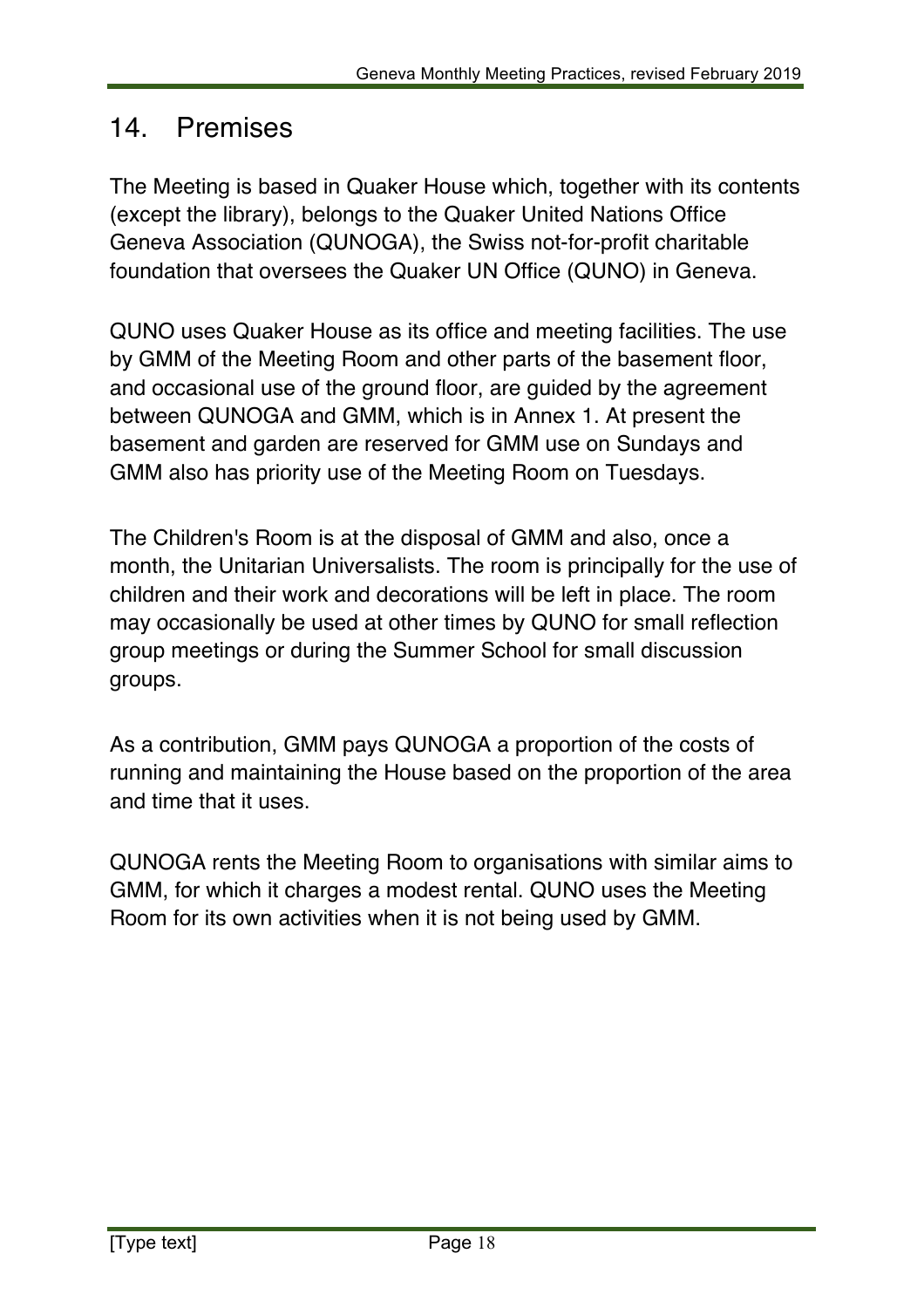# 15. Monthly Meetings for Business

Business Meetings are generally held once a month. All members and attenders of the Meeting are encouraged to participate. Visiting members of other Meetings are also welcome.

Business Meetings begin with a period of quiet worship, and then go on to consider an agenda of items relating to the affairs of the meeting. For each item of business, the gathered community tries to discern the way forward in a spirit of unity. The goal is not consensus or achievement of a majority, but rather an understanding of the right way according to what truth and love require of us.

Committees are encouraged to bring forward items for consideration by Business Meeting in advance, to the extent possible. If necessary other business may be raised at the meeting.

Spoken contributions on each agenda item are offered in the same way as ministry, and thus each is followed by at least a short period of quiet reflection. Those present are encouraged to listen patiently, and with an open mind, to each contribution, trusting that this degree of attention will be reciprocated if or when they speak themselves. This should be the case even if a participant disagrees strongly with what is being said. As with Meeting for Worship, participants are encouraged to consider carefully their words and speak only once, except to clarify points or to add new elements. Back-and-forth debate or argument is inappropriate in this forum, and an item on which there is diversity of opinion is best laid over which would allow it to be further discussed in a different setting.

When the clerk(s) of the meeting feel that they have discerned the sense of the meeting, they will propose a minute. This is then presented to the meeting for its modification or agreement.

It is important that the gathering uphold the clerk(s) as they undertake the drafting of each minute.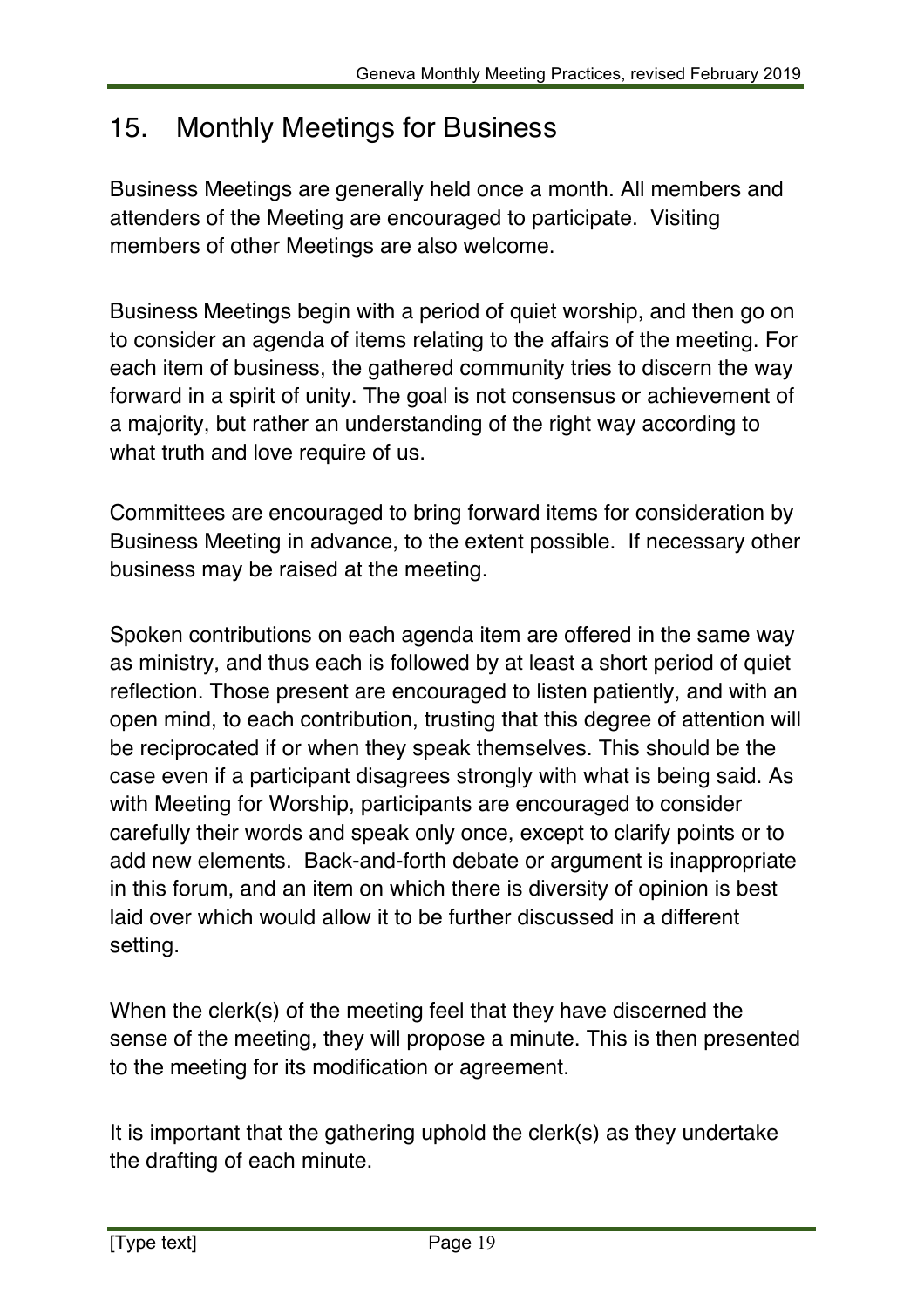## 16. Annual Contributions

Each member has a financial obligation to the Meeting. Friends are invited to fix the amount of their contribution in accordance with their income, their financial responsibilities and the financial needs of the Meeting.

Members pay their contribution to the Treasurer.

The Treasurer will transfer a consolidated contribution on behalf of all its members to SYM, an amount which Monthly Meeting decides in its annual budget.

Attenders are also encouraged to contribute as they see fit.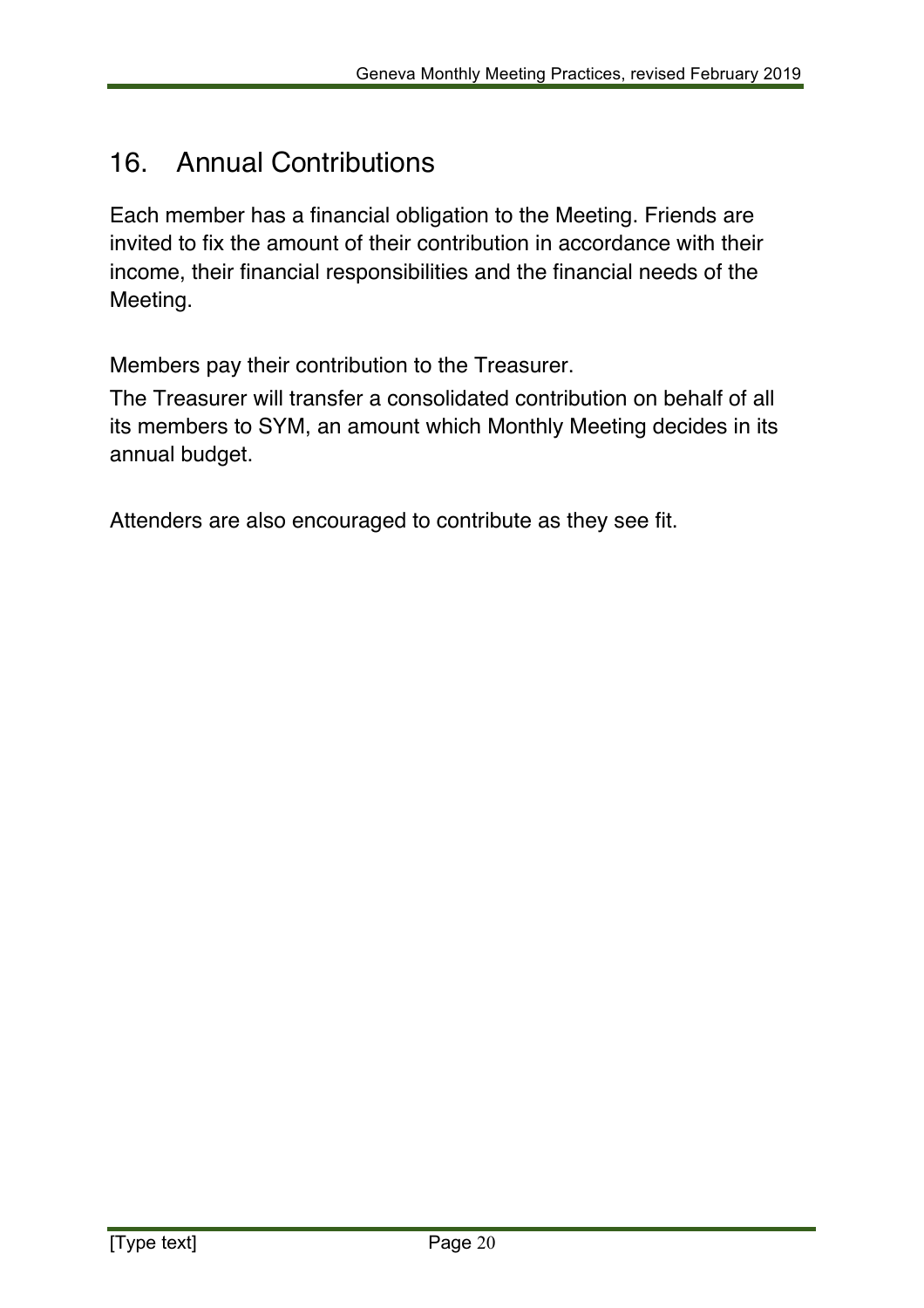# 17. Births, marriages and deaths

According to the Quaker tradition, marriages, memorial meetings and the presentation of children to the Meeting take place in great simplicity.

A minute describing the event should be placed in the archives of the Meeting and communicated to the clerk(s) of Switzerland Yearly Meeting, as well as to the Friend responsible for maintaining the list of members. The holding of marriages and memorial meetings is, like the presentation of children, the responsibility of Elders.

### **Welcoming a child**

Parents can bring their new child to Meeting for Worship to witness to their intention of raising them according to Quaker beliefs and to ask Friends to support them in this.

### **Marriage**

Marriage takes place during a Meeting for Worship organised for that purpose. For a marriage to be held 'under the care of the Meeting', at least one of the couple is expected to be a member or attender of the Meeting. Members appointed by the Meeting meet the couple beforehand to make sure they are aware of the consequences of their commitment. The Meeting agrees to surround the couple with care afterwards.

Before the ceremony, the Elder responsible makes sure that the civil marriage has already taken place.

At the beginning of the Meeting for Worship, the Elder or the clerk explains to those present the nature of the ceremony.

During the Meeting the couple stand and, one after the other, declare their marriage in words of their own choosing. As in a regular Meeting for Worship, other participants speak as they feel led. After the Meeting, the married couple, the clerk and all those present sign the Certificate of Marriage.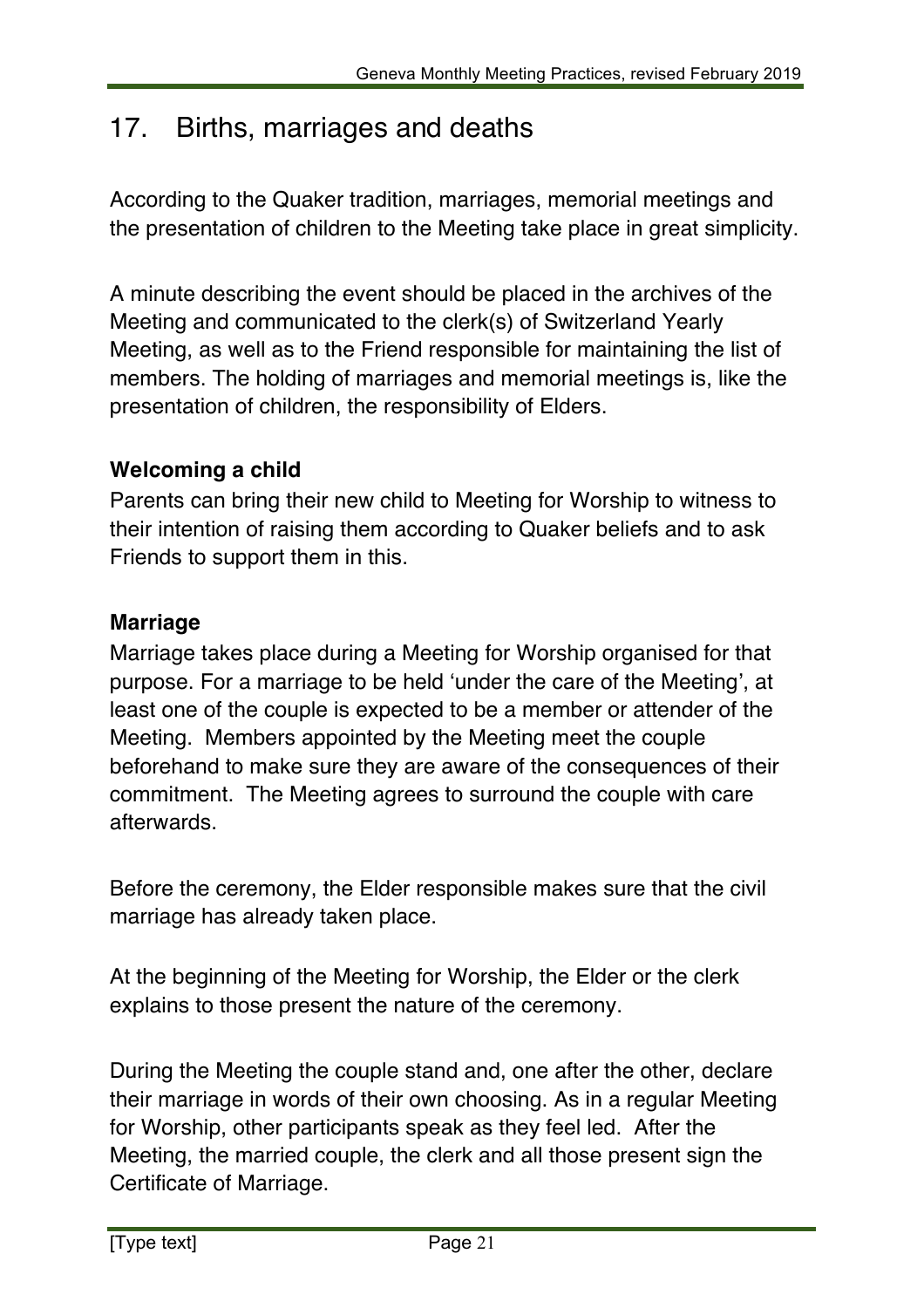### **Memorial Meetings**

When a person has expressed the desire that a Quaker Meeting for Worship should be held after their death, the Elders take responsibility for its organisation.

Such a Meeting for Worship aims to testify to the grace of God in the life of the person who died. At the beginning of the Meeting for Worship, the Elder responsible will say a few words of explanation to those present who are not familiar with Quaker ways about the meaning of the Meeting for Worship in its form founded on silence.

The memorial meeting can be held when and wherever the family wishes, in discussion with Elders.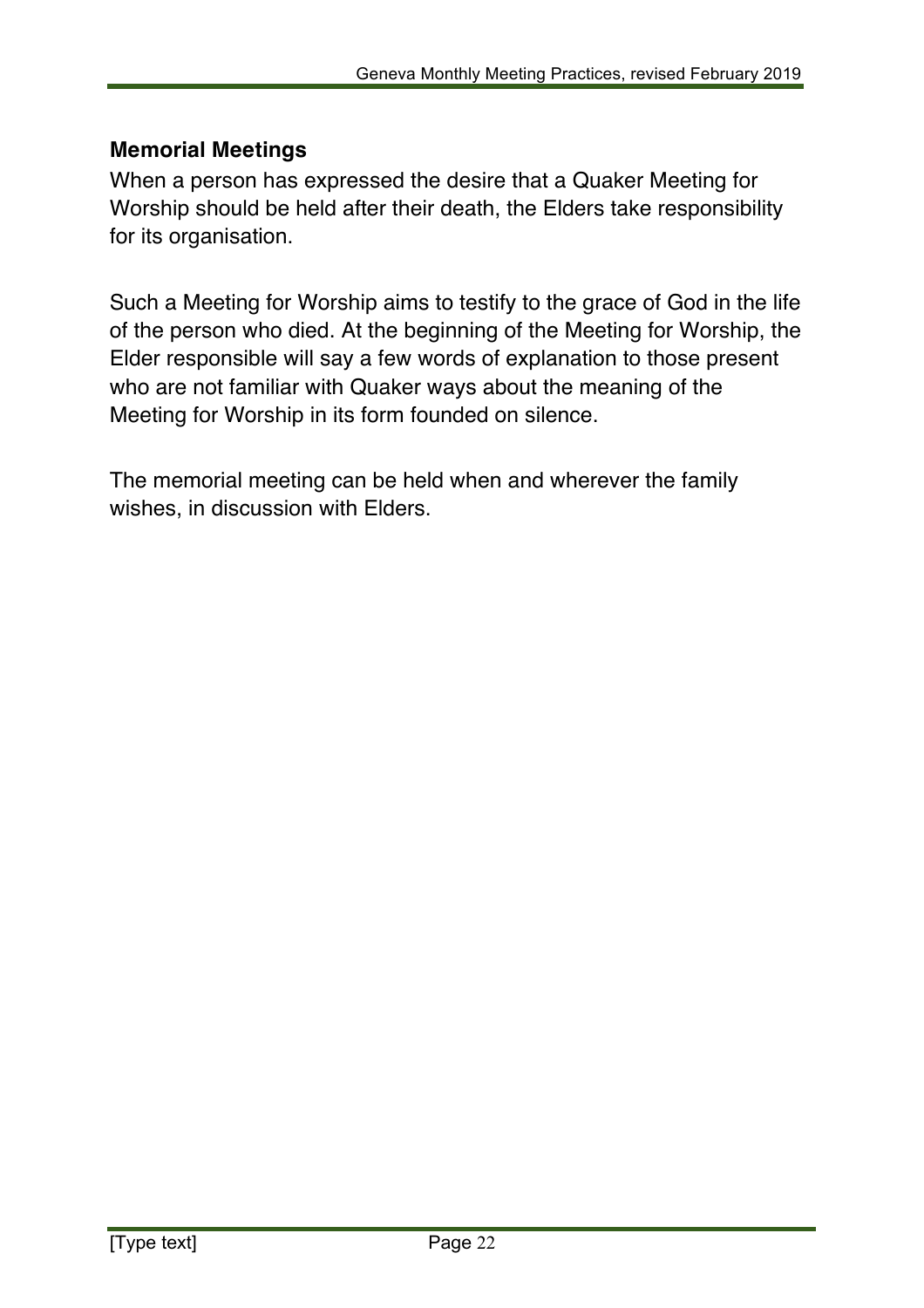## 18 List of Members

Switzerland Yearly Meeting maintains a list of Friends and attenders.

The Overseers are responsible for communicating any changes, including admissions, resignations or transfers, through Meeting for Business, to Switzerland Yearly Meeting.

An up-to-date list of members is available at all times, and is sent on an annual basis, to everyone on the list.

The list is confidential and for internal use only.

One Friend in the Meeting, with an alternate, is responsible for maintaining the mailing lists of members, attenders and enquirers (persons residing locally who have signed the visitors book or otherwise contacted the Meeting).

Correspondence intended for everyone on the list should be sent for distribution to the generic email address mailings-ge@swissquakers.ch. It should not be sent to individual addresses.

The names and contact details of members and attenders are included on the SYM membership list. Details of children associated with the Meeting are kept by the Children's Committee only.

The names of enquirers do not appear on a published list.

Periodically, in consultation with elders and overseers, a review is conducted of which enquirers should be listed as attenders, and which should be contacted regarding whether they wish to remain on the distribution list.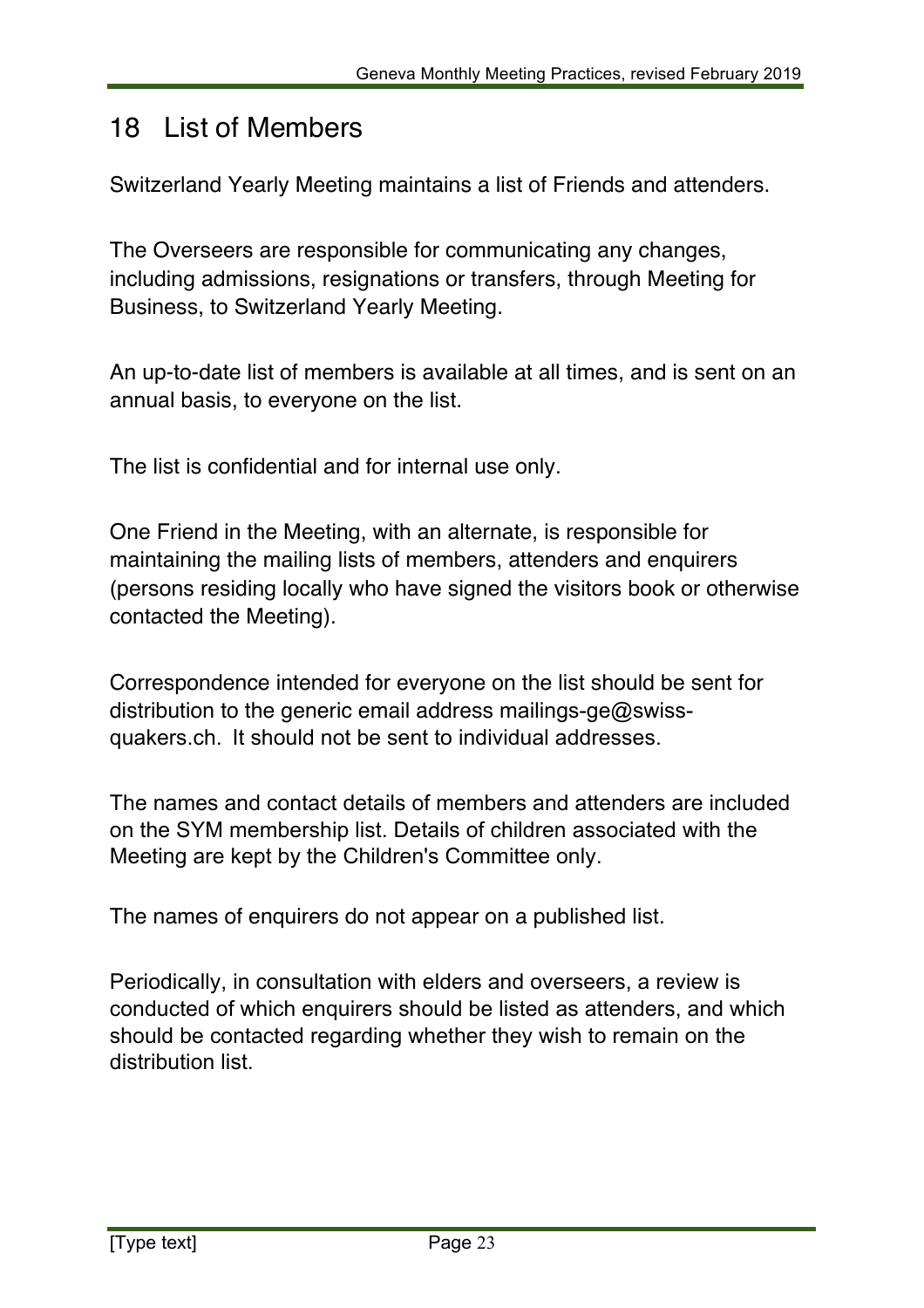# Annex 1. Quaker House (February 2013)

**AGREEMENT Between the Quaker United Nations Office Geneva Association and Geneva Monthly Meeting for Use of Quaker House, Geneva, Switzerland**

#### **Background to and purpose of this agreement:**

Quaker House in Geneva was acquired in 1973 with the intention that the building would be used by both the Quaker United Nations Office (QUNO) and Geneva Monthly Meeting (GMM). The House was owned by the Geneva Quaker Foundation (GQF), formerly the Geneva Quaker House Foundation. To manage and maintain the premises to meet the needs of both QUNO and GMM, a Board was created to which five Quaker stakeholder bodies, including GMM, appointed representatives.

In 2011, the Quaker United Nations Office Geneva Association (QUNOGA) was registered as a legal entity in Switzerland with a board called the Quaker United Nations Office Geneva Association Committee (QUNC), to oversee the work of QUNO. Subsequently the GQF board, with the consent of its stakeholders, agreed that ownership of Quaker House be transferred to QUNOGA, together with all other assets of GQF, and that the Foundation be dissolved. The transfer was gratefully accepted by QUNC. Transfer documents were signed in December 2012 and registered by the competent local authorities in August 2013.

This agreement defines the principles and practical arrangements for the continued use of parts of Quaker House by GMM following the transfer of ownership to QUNOGA. It updates and replaces the agreement drawn up in February 2013.

#### **General Principles**

QUNOGA acknowledges the importance of the Meeting Room as a place of Quaker worship in Geneva and agrees to continue to preserve its suitability for such meetings and other related meetings organized by GMM, and to provide facilities for GMM's library and archives. Any changes to the Meeting Room will be discussed and jointly agreed between QUNOGA and GMM.

As its owner, QUNOGA is responsible for the overall administration and upkeep of the estate. GMM and its individual members will continue to support QUNOGA in organizing specific aspects of upkeep when requested.

GMM will continue to make a contribution to the running costs of the house based on the portion of the area and time of the house that it uses and on the running and upkeep costs. The contribution made by GMM in 2017 will be equal to that for 2015, date of the last revision. Any request by QUNOGA for an increase in the contribution by GMM will be based on the running and upkeep costs of the house facilities used by GMM.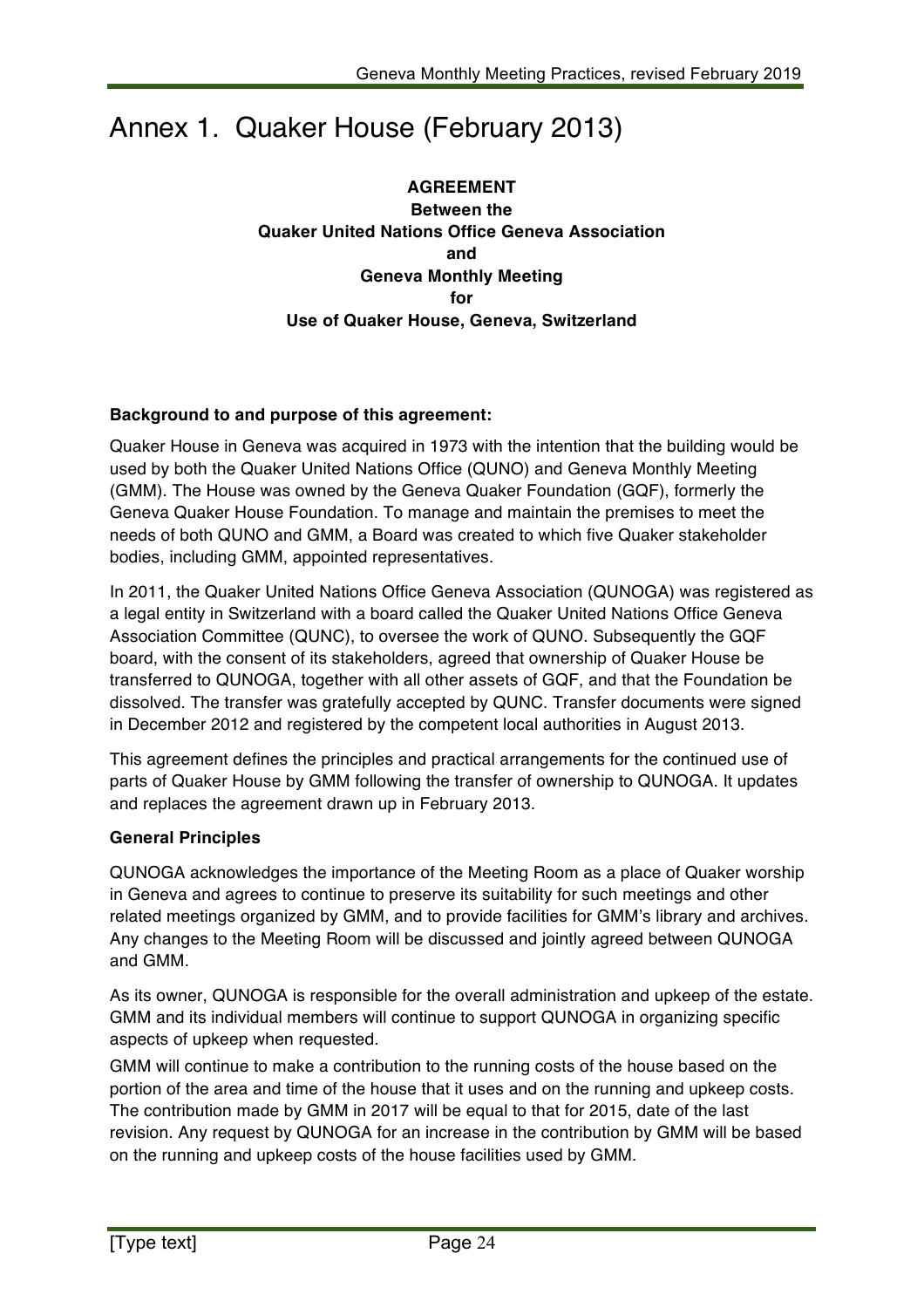#### **Practical Arrangements for GMM's use of Quaker House**

- GMM will have use of the Meeting Room, the entire basement floor and the garden on Sundays. On Tuesdays, GMM will have priority use of the Meeting Room. If QUNOGA should require use of the Meeting Room on a Tuesday, a request will be submitted to GMM (the Clerk or Co-Clerks). QUNOGA will not rent the Meeting room to a third party on those days. During the Geneva Summer School each year, QUNOGA will have full use of the Meeting Room on Tuesdays. GMM will be informed in advance of the dates.
- The Children's Room is at the disposal of GMM and also, once a month, the Unitarian Universalists. The room is principally for the use of children, and their work and decorations will be left in place. The room may occasionally be used at other times by QUNO for small reflection group meetings or during the Summer School for small discussion groups.
- If GMM should require use of the Meeting Room, basement or garden outside of the allocated times, or the ground floor of Quaker House at any time, a request will be submitted to QUNOGA (QUNO Office Manager). Within the limitations placed by the needs of a confidential, quiet space for QUNO's work, QUNO will try to respond positively to such requests.
- Ownership of the Geneva Quaker library books, pamphlets and archives, remains with GMM. QUNOGA agrees to maintain Quaker House in such a way as to protect and preserve these materials for use by both entities, as required. If significant costs are required to achieve this, a cost-sharing arrangement will be discussed.
- GMM is allocated the use of a room in the basement for the storage of archives.

#### **Subsequent Amendment**

It is recognized that the needs of QUNOGA and GMM will evolve over time and that it may be necessary to amend this agreement from time to time. In such cases, QUNOGA and GMM will appoint representatives to draft an amendment that will be subsequently approved by QUNOGA and GMM. Until any amendment is mutually agreed, the existing agreement remains in force.

#### **Dispute Resolution**

If any differences arise, it is expected that representatives of QUNOGA and GMM will meet in worship to resolve these in a spirit of cooperation and recognition of each entity's needs and constraints.

#### **Term**

This agreement becomes effective immediately and may be terminated by mutual agreement of QUNOGA and GMM.

#### **Signed** –

Jonathan Woolley

Jane Royston and David Sunderland

*for Quaker United Nations Office Geneva Association (QUNOGA)*

*Co-Clerks Geneva Monthly Meeting*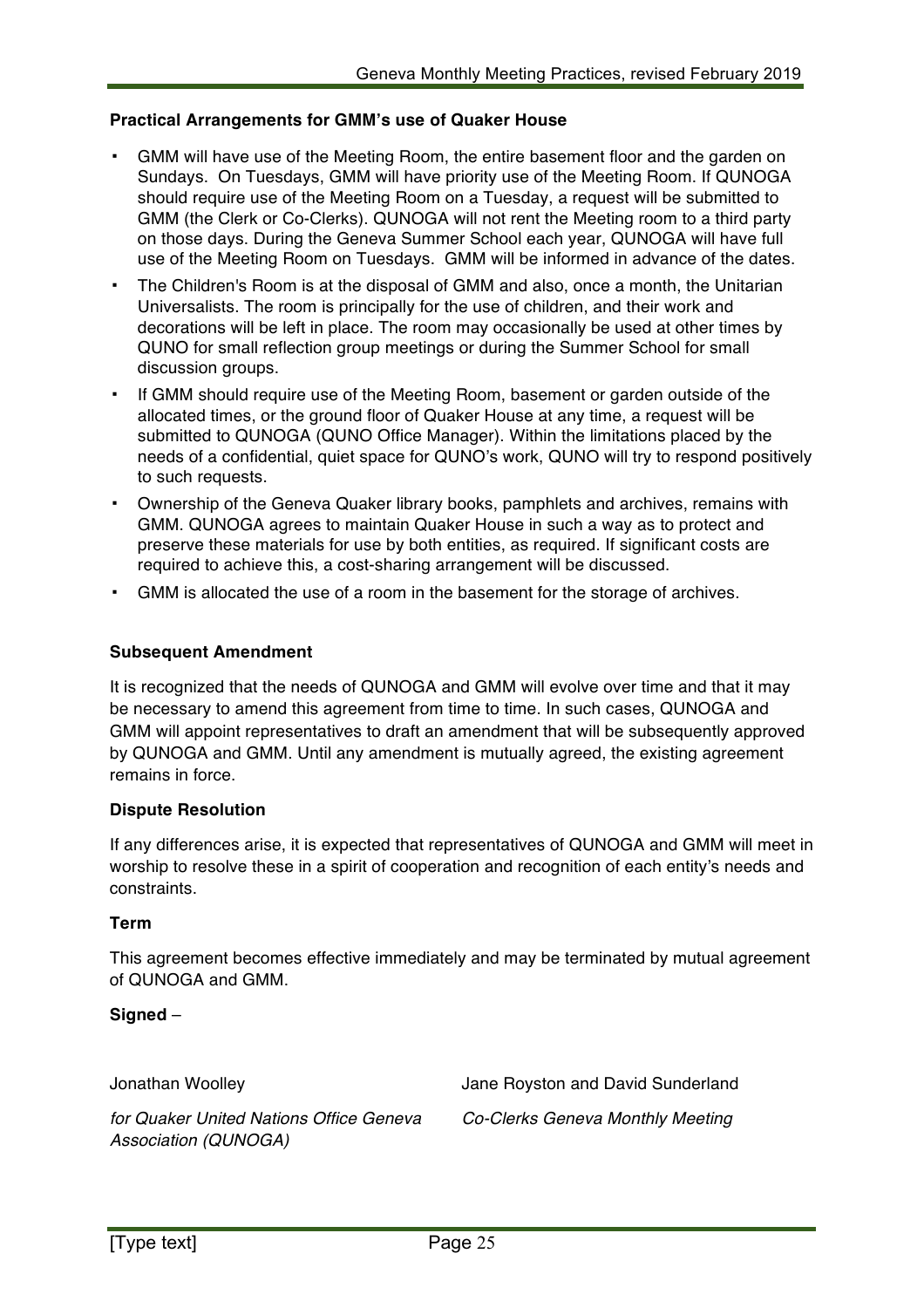# Annex 2. Functions, committees and representatives

| <b>Officers</b> | Clerk<br>Alternate or Assistant Clerk<br>Treasurer |  |
|-----------------|----------------------------------------------------|--|
|                 | <b>Auditors</b>                                    |  |
|                 | Archivist                                          |  |
|                 | Membership list and Mailings                       |  |
|                 | Editor(s) News and Views                           |  |
|                 |                                                    |  |
| Committees      | Elders                                             |  |
|                 | Overseers                                          |  |
|                 | <b>Nominations</b>                                 |  |
|                 | <b>Children's Committee</b>                        |  |
|                 | Library                                            |  |
|                 | <b>Social Concerns Committee</b>                   |  |
|                 | Web page committee                                 |  |
|                 |                                                    |  |
| Representatives | <b>Switzerland Yearly Meeting</b>                  |  |
|                 | <b>QUNO liaison</b>                                |  |
|                 | FGC - Fédération genevoise de coopération          |  |
|                 | RECG - Rassemblement des Eglises et des            |  |
|                 | Communautés Chrétiennes de Genève                  |  |
|                 | Plateforme Inter-religieuse                        |  |
|                 | TEAG - Témoigner ensemble à Genève                 |  |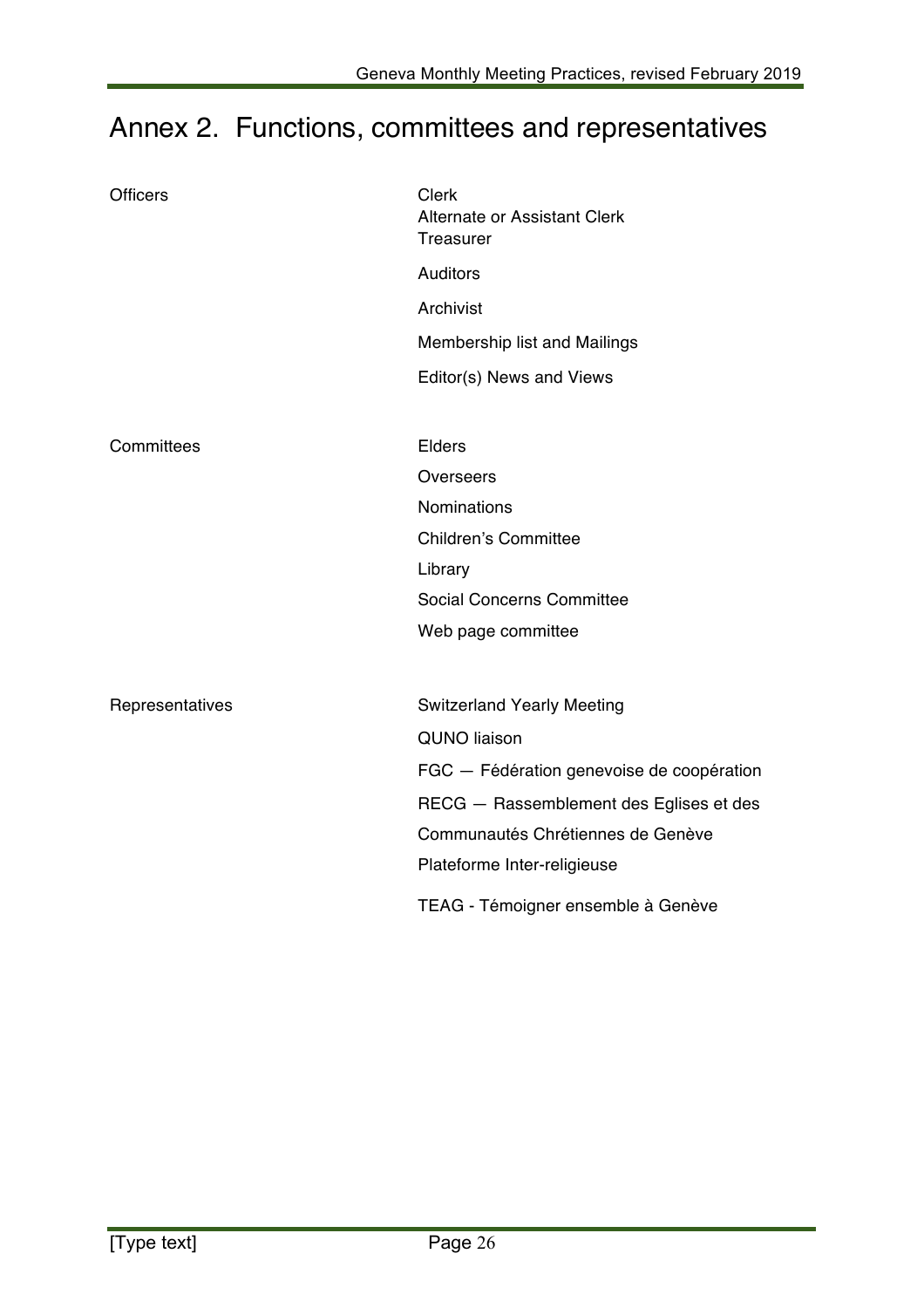## Annex 3. Guidelines for Budget Grants and Sunday Collections: GMM Social Concerns Committee (SCC)

November 2012 (replacing the previous Guidelines of 10 May 2005)

1. The activities supported should promote values shared by Friends.

2. They should preferably be Quaker activities, but not necessarily so: activities which enhance a mutual sense of community with like-minded groups can also be supported.

3. Priority should be given to activities not widely supported by others, where our contribution can make a difference financially or morally.

4. Some contributions should go to local activities, providing opportunities for direct involvement by members of the Meeting.

5. Activities will normally be supported only when a member of Meeting for Worship for Business is personally involved and the organisation concerned is known for its performance and accountability or when the effective use of the Meeting's contribution is assured by an intermediary that has capacity to monitor implementation and assure accountability and reporting.

6. The choice of activities to be supported should be made taking account of, but not necessarily exclusive of, those supported by Switzerland Yearly Meeting.

7. We should require acknowledgement, feedback and accountability from a beneficiary before making any further contribution to its work. For small contributions, a general report of activities is sufficient: detailed reporting on the Meeting's contribution is not required.

8. Our usual practice is to support activities of groups and organizations, and not individuals. However, for special cases, exceptions can be made. (As background for the "exceptions" suggestions (e.g. from Overseers) have occasionally been made to support individuals.)

9. All collections, grants and applications by GMM for funding from other sources (for example to FGC) are decided by Meeting for Worship for Business. The SCC makes recommendations to Meeting for Worship for Business. Friends wishing to suggest a cause to be supported by the Meeting are invited to submit the proposal to the SCC before bringing it to Meeting for Worship for Business.

10. Each proposal by SCC to GMM to support an activity should be accompanied by the reasoning behind the proposal.

12. The order in which collections are made can be altered by agreement of the Social Concerns Committee, in order to react to unforeseen events.

13. Whereas the above guidelines apply to Sunday collections, grants from the annual budget and allocations of funds received from other sources,

- collections are used for modest, one-off contributions; the flexibility in timing allows for emergencies and other special situations;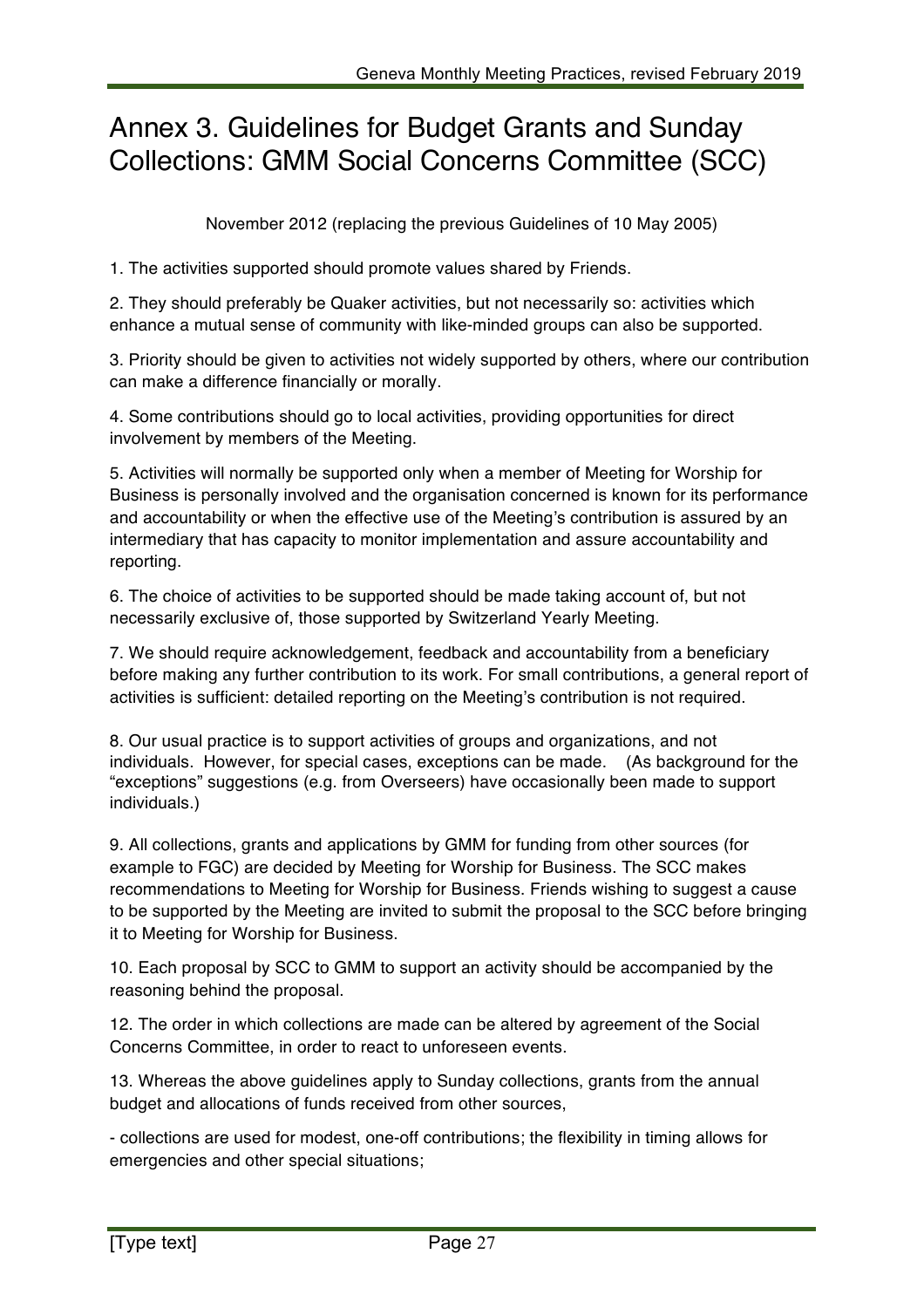- budget grants are more appropriate when a specific amount is requested or a substantial amount is required in order to be useful;

- funds may be sought from the Fédération Genevoise de Coopération (FGC) or other sources for larger-scale development projects in developing countries.

14. When seeking funds from the FGC or other sources, Meeting for Worship for Business would be taking on the responsibility for assuring the satisfactory implementation and monitoring of the project, and providing narrative and financial reports as required. For this, Monthly Meeting would require an individual or group of members to fulfil the related management obligations. These responsibilities include preparing and submitting the required project documents and any additional information requested to support the application, and then arranging to receive the funds, pass them on to the project partner, receive progress and financial reports from the project partner, and provide the required reports and accounts to the FGC or other donor for the duration of the project. The individual or small group taking on these responsibilities may, or may not, include current members of the SCC. Such "large project" responsibilities do not fall within the normal responsibilities of SCC members. More details can be found in the background paper Possibilities and Implications for GMM seeking large grants for SCC Purposes prepared for the August 2012 Meeting for Worship for Business (subsequently updated to take account of GMM's full history with the FGC).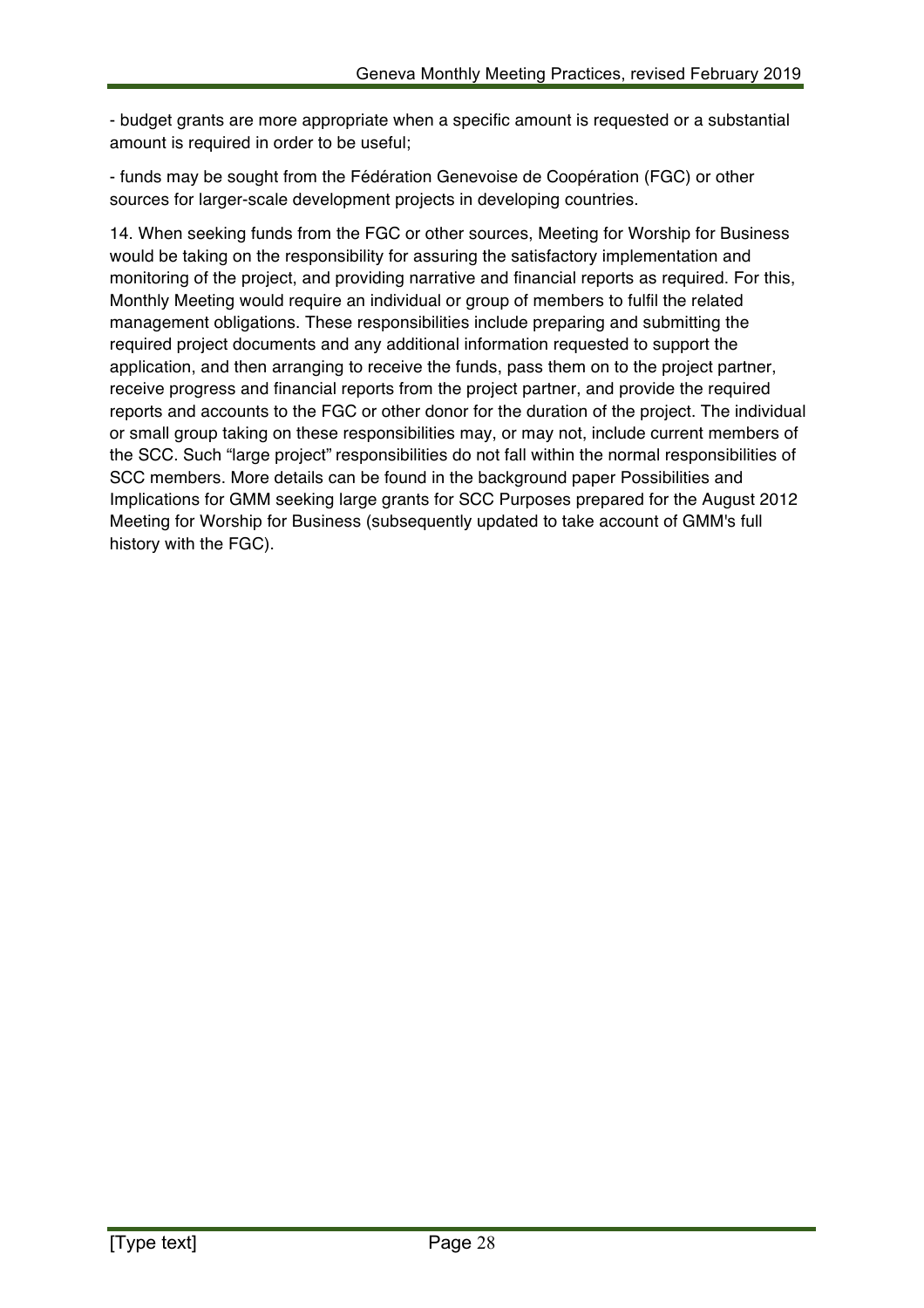# Annex 4. Quaker and local organisations to which GMM sends representatives

#### **QUNO Liaison**

Since 2013, Quaker House Geneva is owned and managed by the Quaker United Nations Office Geneva Association (QUNOGA) and the principles and practical arrangements for the continued use of parts of Quaker House by GMM are defined in a memorandum of understanding (MOU) agreed between QUNO and GMM – see Annex 1. The MOU notes, inter alia, that QUNOGA is responsible for the overall administration and upkeep of the house and garden but that GMM and its individual members will continue to support QUNOGA in organising specific aspects of upkeep when requested. Within that context, GMM and QUNO agreed (in 2014) that it would be helpful for GMM to designate a point of contact with QUNO to discuss changes to and maintenance of the house and garden.

The "point of contact" is expected to establish and maintain close working relationships with the Director of QUNO and the Office Manager and, when requested by either GMM or QUNO, to help to reach agreement on issues of mutual concern and assist in their implementation, in particular in relation to the maintenance and renovation of the house and garden.

#### **Fédération Genevoise de Coopération (**http://fgc.federeso.ch/**)**

The FGC is a federation of about 60 Geneva-based NGOs and associations that are active in supporting development projects in the 'South' and/or undertaking information and advocacy in Geneva concerning development issues and the importance of international solidarity. The FGC serves in particular as an interface between its member associations seeking funding for specific projects and public funding entities at communal, cantonal, city and federal levels. In that context it screens project proposals and provides an assurance of quality before submitting them to selected funding entities.

GMM was a founder-member of the FGC in 1966 and our continuing membership provides an opportunity for Ffriends to be more substantially associated with development activities than might be possible on their own, and also for GMM to solicit funding for projects that we might wish to support on a larger scale than would be possible with GMM's resources alone.

Our representative should be experienced in development project work, knowledgeable about such activities within the Geneva community, and interested in committee work. S/he should be fluent in French (spoken and written).

### **Rassemblement des Église et des Communautés Chrétiennes de Genève**

#### **(**www.recg.ch**)**

This organisation covers a wide range of Geneva Churches and all other groups which have or which accept Christianity as a valid basis for their religious faith. It thus includes many churches and such organisations as the Salvation Army and the Jehovah's Witnesses and many others.